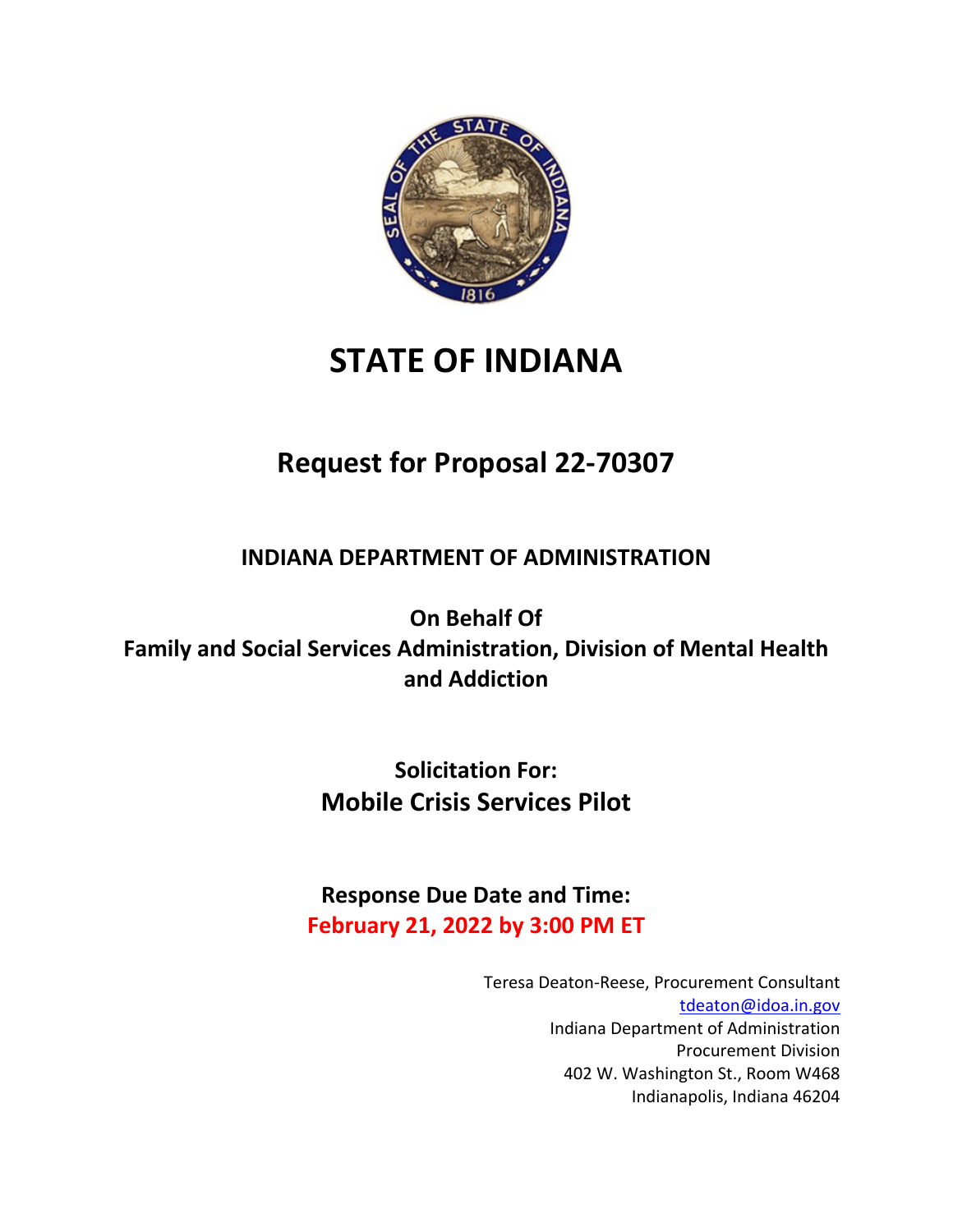## Contents

| 1.1   |                                                                             |  |
|-------|-----------------------------------------------------------------------------|--|
| 1.2   |                                                                             |  |
| 1.3   |                                                                             |  |
| 1.4   |                                                                             |  |
| 1.5   |                                                                             |  |
| 1.6   |                                                                             |  |
| 1.7   |                                                                             |  |
| 1.8   |                                                                             |  |
| 1.9   |                                                                             |  |
| 1.10  |                                                                             |  |
| 1.11  | Proposal Clarifications and Discussions, and Contract Discussions 14        |  |
| 1.12  |                                                                             |  |
| 1.13  |                                                                             |  |
| 1.14  |                                                                             |  |
| 1.15  |                                                                             |  |
| 1.16  |                                                                             |  |
| 1.17  |                                                                             |  |
| 1.18  |                                                                             |  |
| 1.19  |                                                                             |  |
| 1.20  |                                                                             |  |
| 1.21  | Minority & Women Business Enterprises Subcontractor Commitment (MWBE) 16    |  |
| 1.22  | Indiana Veteran Owned Small Business Subcontractor Commitment (IVOSB)18     |  |
| 1.23  |                                                                             |  |
| 1.24  |                                                                             |  |
| 1.25  |                                                                             |  |
| 1.26  |                                                                             |  |
| 1.27  |                                                                             |  |
|       |                                                                             |  |
| 2.1   |                                                                             |  |
| 2.2   |                                                                             |  |
| 2.2.2 | Summary of Ability and Desire to Supply the Required Products or Services24 |  |
| 2.2.3 |                                                                             |  |
| 2.2.4 |                                                                             |  |
| 2.2.5 |                                                                             |  |
| 2.2.6 |                                                                             |  |
| 2.3   |                                                                             |  |
| 2.3.1 |                                                                             |  |
| 2.3.2 |                                                                             |  |
| 2.3.3 |                                                                             |  |
| 2.3.4 |                                                                             |  |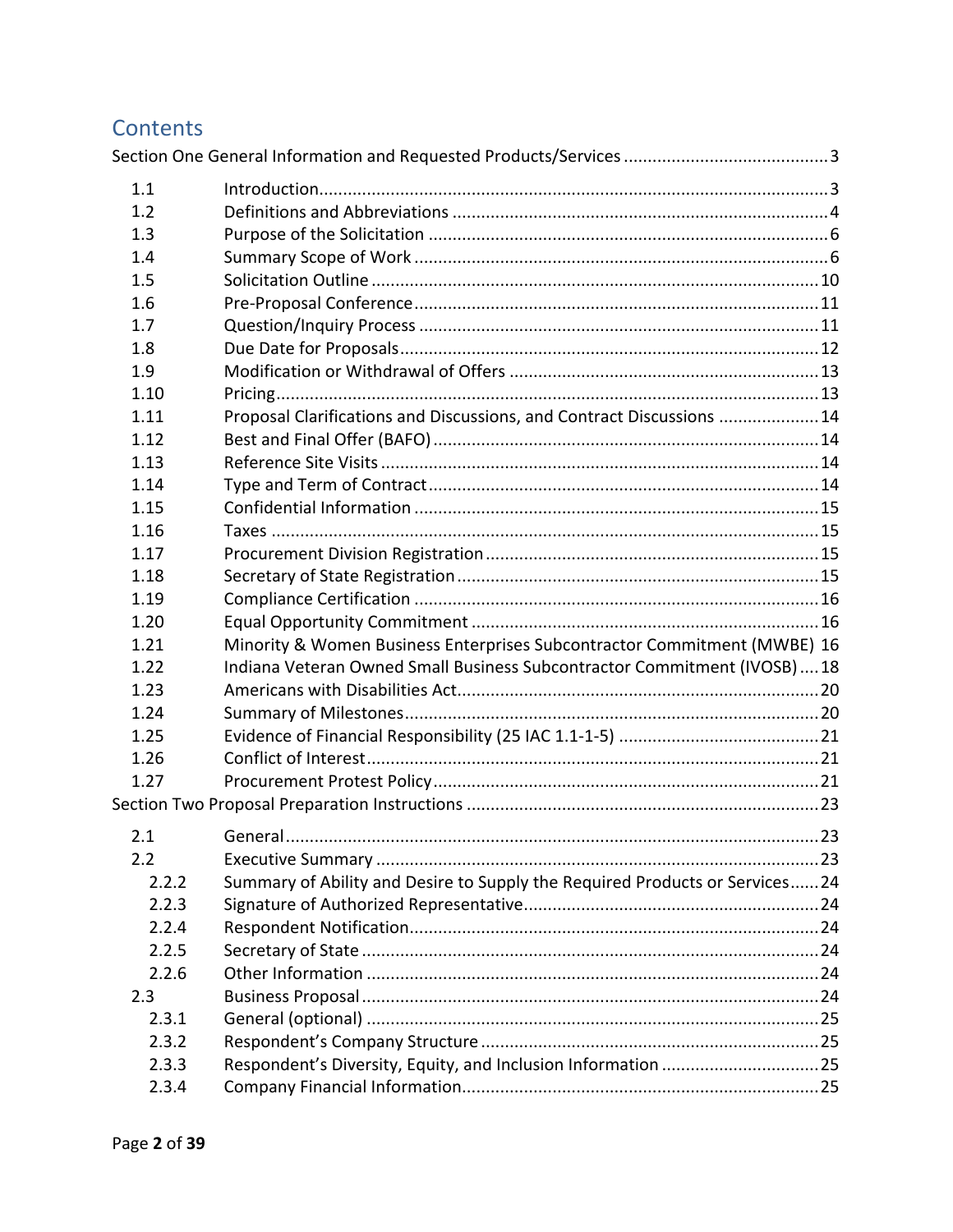| 2.3.5  |                                                                             |  |
|--------|-----------------------------------------------------------------------------|--|
| 2.3.6  |                                                                             |  |
| 2.3.7  |                                                                             |  |
| 2.3.8  |                                                                             |  |
| 2.3.9  |                                                                             |  |
| 2.3.10 |                                                                             |  |
| 2.3.11 |                                                                             |  |
| 2.3.12 |                                                                             |  |
| 2.3.13 |                                                                             |  |
| 2.3.14 |                                                                             |  |
| 2.3.15 |                                                                             |  |
|        |                                                                             |  |
| 2.4    |                                                                             |  |
| 2.5    |                                                                             |  |
| 2.6    |                                                                             |  |
| 2.6.1  |                                                                             |  |
| 2.6.2  |                                                                             |  |
| 2.6.3  |                                                                             |  |
| 2.6.4  |                                                                             |  |
|        |                                                                             |  |
| 3.1    |                                                                             |  |
| 3.2    |                                                                             |  |
| 3.2.1  |                                                                             |  |
| 3.2.2  |                                                                             |  |
| 3.2.3  |                                                                             |  |
| 3.2.4  |                                                                             |  |
| 3.2.5  | Minority Business Subcontractor Commitment - 5 points 36                    |  |
| 3.2.6  | Women Business Subcontractor Commitment - 5 points 37                       |  |
| 3.2.7  | Indiana Veteran Owned Small Business Subcontractor Commitment - 5 points 38 |  |
| 3.2.8  |                                                                             |  |

#### **Section One General Information and Requested Products/Services**

#### <span id="page-2-1"></span><span id="page-2-0"></span>1.1 **Introduction**

In accordance with applicable Indiana Code provisions, Rules and Policies, the Indiana Department of Administration (IDOA), acting on behalf of the Family and Social Services Administration (FSSA), Division of Mental Health and Addiction (DMHA), requires behavioral health mobile crisis services for the DMHA Mobile Crisis Pilot. It is the intent of IDOA to solicit responses to this solicitation in accordance with the statement of work, proposal preparation section, and specifications contained in this document. This solicitation is being posted to the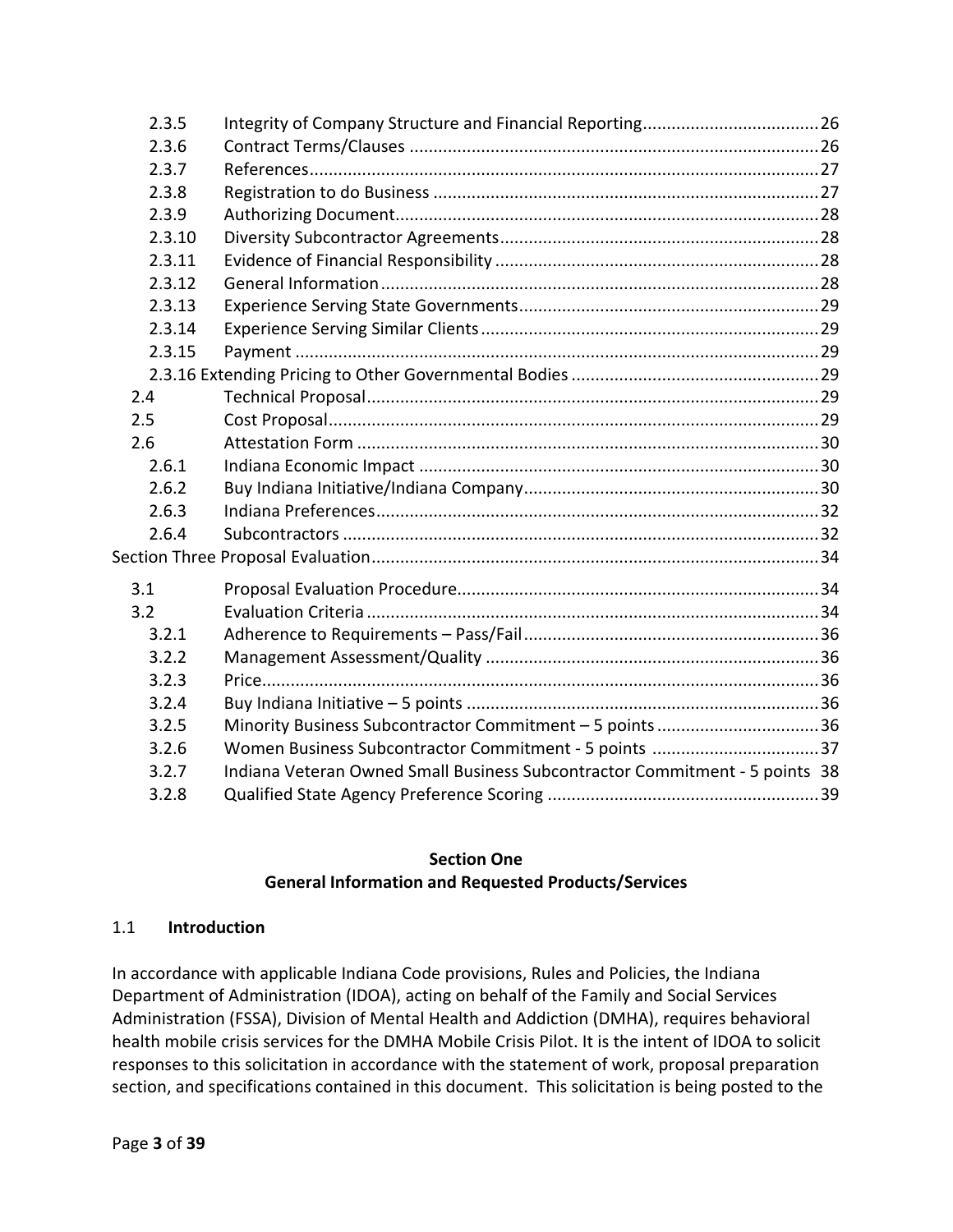#### IDOA Bidding Opportunities website, at

[https://fs.gmis.in.gov/psc/guest/SUPPLIER/ERP/c/SCP\\_PUBLIC\\_MENU\\_FL.SCP\\_PUB\\_BID\\_CMP\\_FL.GBL?&](https://fs.gmis.in.gov/psc/guest/SUPPLIER/ERP/c/SCP_PUBLIC_MENU_FL.SCP_PUB_BID_CMP_FL.GBL?&) for downloading. Neither this solicitation nor any response (proposal) submitted hereto are to be construed as a legal offer.

#### <span id="page-3-0"></span>1.2 **Definitions and Abbreviations**

Following are explanations of terms and abbreviations appearing throughout this solicitation Other special terms may be used in the solicitation, but they are more localized and defined where they appear, rather than in the following list.

| Award<br><b>Recommendation</b>             | IDOA's summary, typically in letter format, of the solicitation<br>and suggestion on respondent selected for the purposes of<br>beginning contract negotiations.                                                                                                                                                                                                      |
|--------------------------------------------|-----------------------------------------------------------------------------------------------------------------------------------------------------------------------------------------------------------------------------------------------------------------------------------------------------------------------------------------------------------------------|
| <b>BAFO</b>                                | Best and Final Offer is an opportunity for short-listed<br>respondents to propose an improved cost for final score<br>consideration.                                                                                                                                                                                                                                  |
| <b>Contract Award</b>                      | The acceptance of IDOA's Award Recommendation by the<br>agency being supported in conjunction with the public posting of<br>the Award Recommendation.                                                                                                                                                                                                                 |
|                                            |                                                                                                                                                                                                                                                                                                                                                                       |
| <b>Full Time Equivalent</b><br>$($ FTE $)$ | The State defines FTE as a measurement of an employee's<br>productivity when executing the scope of work in this<br>solicitation for a specific project or contract. An FTE of 1 would<br>mean that there is one worker fully engaged on a project. If<br>there are two employees each spending 1/2 of their working<br>time on a project that would also equal 1 FTE |
|                                            |                                                                                                                                                                                                                                                                                                                                                                       |
| <b>IAC</b>                                 | Indiana Administrative Code                                                                                                                                                                                                                                                                                                                                           |
|                                            |                                                                                                                                                                                                                                                                                                                                                                       |
| IC                                         | Indiana Code                                                                                                                                                                                                                                                                                                                                                          |
| Implementation                             | The successful fulfillment/execution/implementation of mobile<br>crisis services as specified in the contract resulting from this<br>solicitation                                                                                                                                                                                                                     |
|                                            |                                                                                                                                                                                                                                                                                                                                                                       |
| <b>Installation</b>                        | The delivery and physical setup of products or services<br>requested in this solicitation                                                                                                                                                                                                                                                                             |
|                                            |                                                                                                                                                                                                                                                                                                                                                                       |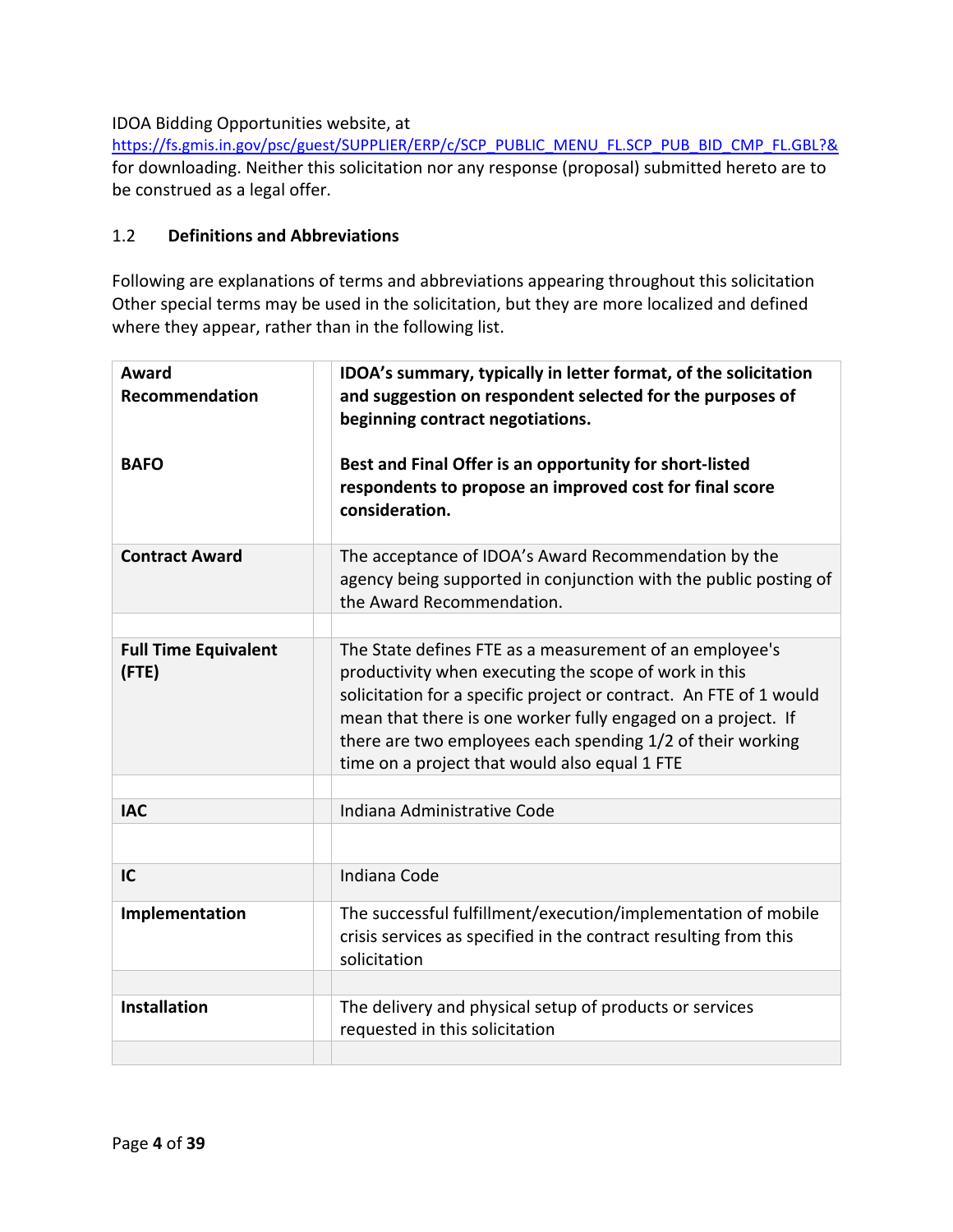| <b>Other Governmental</b><br><b>Body</b> | An agency, a board, a branch, a bureau, a commission, a council,<br>a department, an institution, an office, or another establishment<br>of any of the following:<br>1) The judicial branch<br>2) The legislative branch<br>3) A political subdivision as defined in IC 5-22-2-22 and IC 36-1-<br>2-13 (includes school corporations, municipal corporations,<br>Legislative body, Taxing district, Town, Township, and Unit)<br>4) A State educational institution |
|------------------------------------------|---------------------------------------------------------------------------------------------------------------------------------------------------------------------------------------------------------------------------------------------------------------------------------------------------------------------------------------------------------------------------------------------------------------------------------------------------------------------|
| <b>Prime Contractor</b>                  | As used in Attachments A and A1, refers to the entity<br>responding to the solicitation.                                                                                                                                                                                                                                                                                                                                                                            |
| <b>Products</b>                          | Tangible goods or manufactured items as specified in this<br>solicitation                                                                                                                                                                                                                                                                                                                                                                                           |
| Proposal                                 | An offer as defined in IC 5-22-2-17                                                                                                                                                                                                                                                                                                                                                                                                                                 |
| Respondent                               | An offeror as defined in IC 5-22-2-18; and any entity or person<br>who does business with the State and is registered as same. The<br>State will not consider a proposal responsive if two or more<br>offerors submit a joint or combined proposal. One entity or<br>individual must be clearly identified as the company who will be<br>ultimately responsible for performance of the contract.                                                                    |
| <b>Services</b>                          | Work to be performed as specified in this solicitation                                                                                                                                                                                                                                                                                                                                                                                                              |
| <b>State</b>                             | The State of Indiana                                                                                                                                                                                                                                                                                                                                                                                                                                                |
| <b>State Agency</b>                      | As defined in IC 4-13-1, "State Agency" means an authority,<br>board, branch, commission, committee, department, division, or<br>other instrumentality of the executive, including the<br>administrative, department of State government                                                                                                                                                                                                                            |
| Subcontractor                            | As used in Attachments A and A1 refers to the entity entering<br>into a contract with the Prime Contractor for a portion of the<br>scope of the solicitation.                                                                                                                                                                                                                                                                                                       |
| <b>Total Bid Amount</b>                  | The amount that the Respondent proposes on <b>Attachment D</b><br>that represents their total, all-inclusive price.                                                                                                                                                                                                                                                                                                                                                 |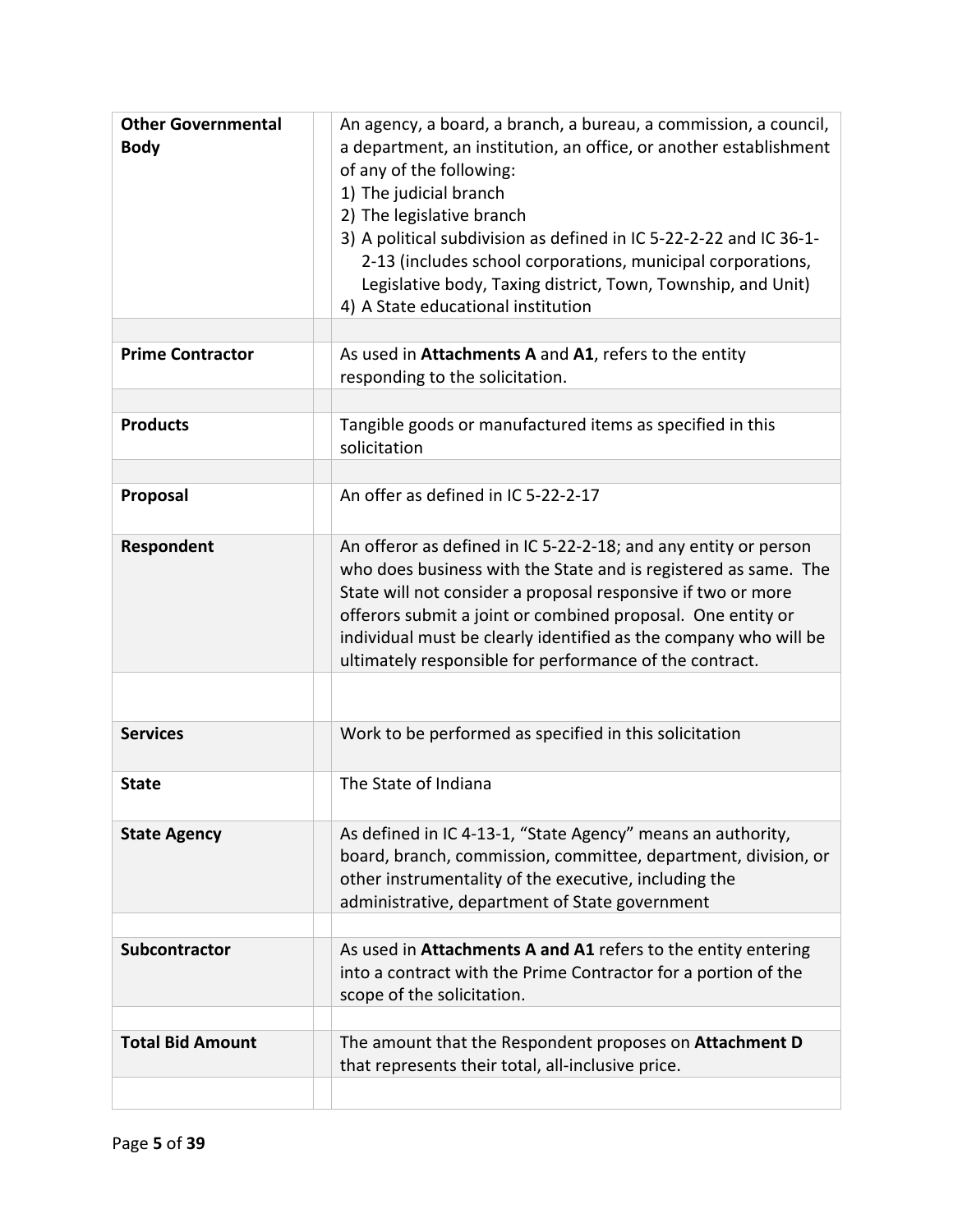| $\overline{\phantom{a}}$ vsc | Valuable Scope Contribution - A business function that supports |
|------------------------------|-----------------------------------------------------------------|
|                              | the scope of this solicitation                                  |

#### <span id="page-5-0"></span>1.3 **Purpose of the Solicitation**

The purpose of this solicitation is to select a respondent that can satisfy the State's need for behavioral health mobile crisis services. It is the intent of FSSA-DMHA to contract with a respondent that provides quality behavioral health mobile crisis services for DMHA Mobile Crisis Pilot.

#### <span id="page-5-1"></span>1.4 **Summary Scope of Work**

DMHA proposes pilot implementation of mobile crisis services provided by five (5) mobile crisis teams across the state of Indiana in March 2022. Mobile crisis services are mobile, face-to-face, home and community-based interventions that serve individuals experiencing a mental health or substance use-related crisis. A crisis may be defined as:

- substance intoxication or overdose
- serious mental illness or serious emotional disturbances (e.g., psychosis, grave disability, emotional distress or dysregulation, disruptive behavior, etc.)
- suicide attempts
- suicidal thoughts/gestures/behaviors
- other risk of harm to self
- risk of harm to others
- disruptive behavior
- domestic violence situation
- other crises as defined by the individual.

As stated by the National Guidelines for Behavioral Health Crisis Care, "While an individual crisis cannot be fully predicted, we can plan how we structure services and organize approaches to best meet the needs of those individuals who experience a mental health crisis. Too often that experience is met with delay, detainment and even denial of service in a manner that creates undue burden on the person, law enforcement, emergency departments and justice systems." The gaps that exist in our current system, leading to treatment delay, treatment denial, detainment, and even death, can be filled by crisis stabilization services such as mobile crisis teams and crisis stabilization units.

Mobile crisis services consist of a multidisciplinary team of trained providers who arrive and respond to MH/SU crises in the community within 60 minutes, operating 24-hours, 7 days/week. The purpose of a mobile crisis response team is to divert individuals in crisis away from hospitals, emergency departments, and jails and effectively eliminate the overuse and misuse of these services as well as to better service individuals in crisis and prevent fatalities from suicide, drug overdose, and other mental health and substance use emergencies. Mobile crisis services are intended to be immediate and short term and utilize evidence-based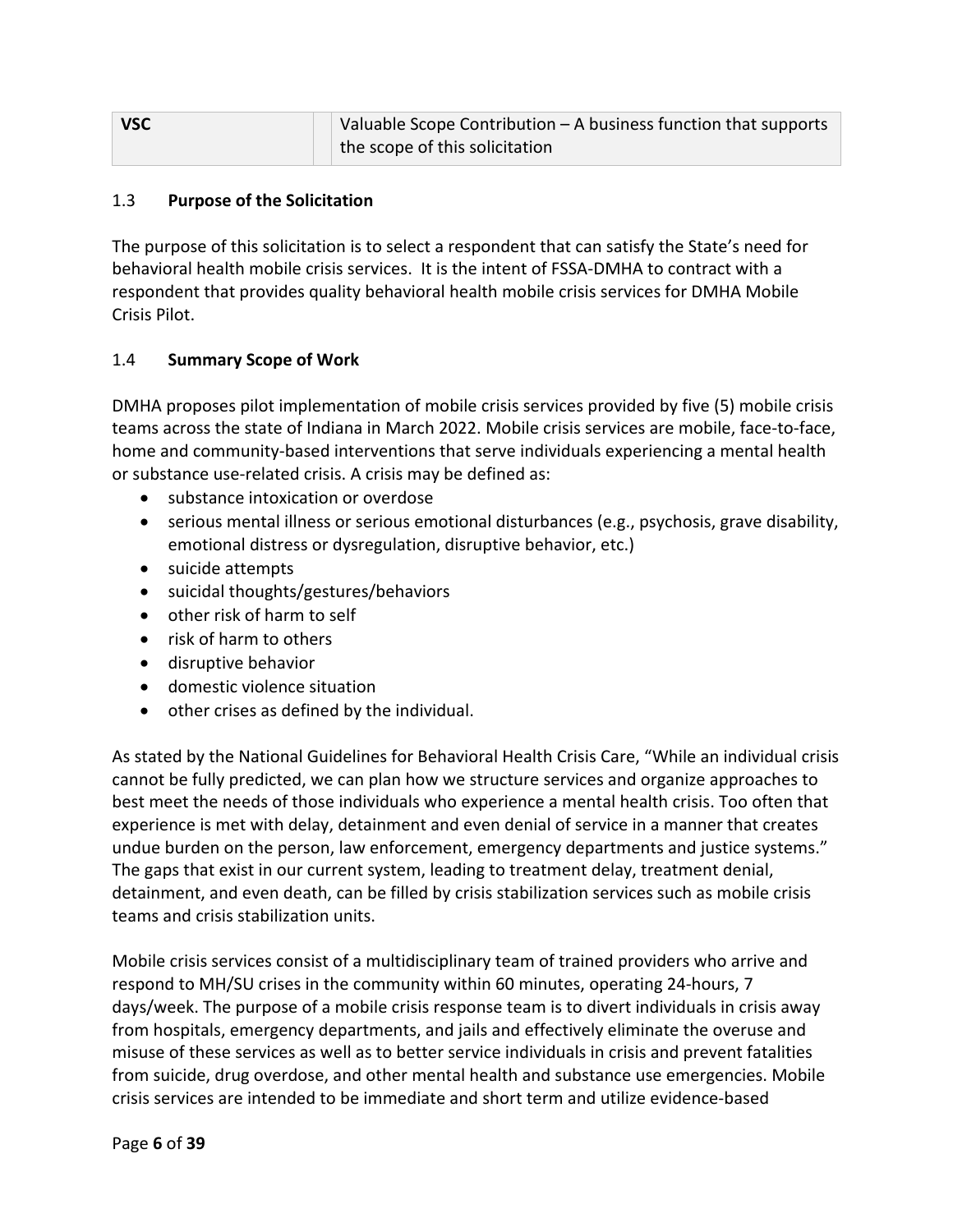practices to screen, assess, stabilize, and refer persons in need to crisis stabilization units (CSUs), inpatient hospitals, certified respite facilities, or an individual's established provider.

The presence of such crisis stabilization services in the community is long overdue. The State of Indiana already sees an overburdening of psychiatric inpatient units, a shortage in acute psychiatric services for youth, a significant rate of emergency department visits for suicide attempts and self-inflicted injury, and growing rates of crises involving substance use disorders. Pilot implementation of crisis stabilization services in March 2022 is a goal that aligns with Indiana's July 2022 roll out of the 988 crisis call center being established to coordinate crisis calls. These services can effectively divert individuals away from law enforcement, jails, and emergency departments while preserving resources and saving lives.

Services rendered shall include the following:

- Triage/Screening: *Screening to determine the level of risk faced by the individual in crisis and assessing the most appropriate response*
- Assessment: *Completed by a qualified behavioral health professional (QBHP), an assessment should collect information on the circumstances of the crisis event, safety and risk related to the individual and others involved, medication and substance use, strengths and resources of the individual, recent inpatient hospitalizations or mental health services, mental health conditions, medical history, and other pertinent information*.
- De-escalation through brief counseling: *Brief counseling techniques specific to the crisis that aims to lower risks and resolve the crisis so that a higher level of care is not needed*.
- Case Management/Care Coordination: *Linkage of the individual in crisis to ongoing services to address the identified need(s). Services may include referrals for crisis stabilization, inpatient hospitalization, acute detoxification services, residential treatment services, recovery support services, medication services, home-based services, outpatient services, respite services, housing, and follow-up contacts*.
- Crisis Intervention: *Refers to short-term emergency behavioral health services, available twenty- four (24) hours a day, seven (7) days a week. Crisis Intervention includes but is not limited to crisis assessment planning and counseling specific to the crisis, intervention at the site of the crisis (when clinically appropriate), and pre-hospital assessment. The goal of Crisis Intervention is to resolve the crisis and transition the consumer to routine care through stabilization of the acute crisis and linkage to necessary services.*
- Follow-up stabilization services: *Refers to follow up contacts in-person, via phone, or telehealth up to 90 days following initial crisis intervention. These services include coordination/warm hand-offs with identified resource needs (such as insurance navigation, housing, benefits and entitlements, physical health concerns, educational and/or vocational supports, etc.) which are intended to address precipitating factors leading to the crisis.*
- Safety Planning*: During a mobile crisis intervention, the behavioral health provider and peer support professional should engage the individual in a crisis planning process;*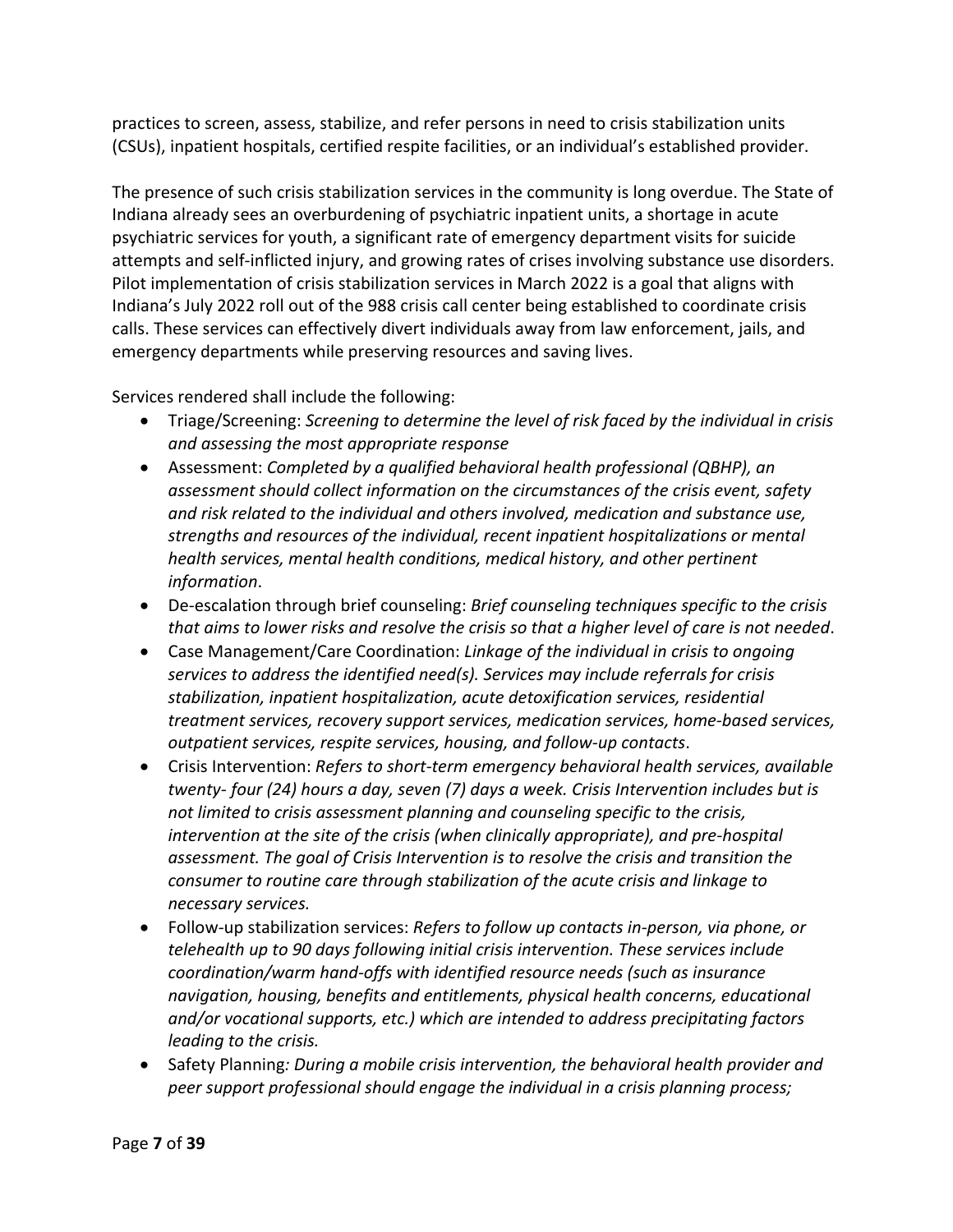*resulting in the creation or update of a range of planning tools including an individualized safety plan. The safety plan will aim to keep an individual in crisis and their environment safe and may include distribution of naloxone kits, lethal means counseling, and other evidence-based interventions.*

- Community Health Worker (CHW Service): *medically necessary health care services provided by a certified community health worker within the scope of the applicable certification program*
- Peer Recovery Support*: Support provided by paraprofessional with lived experience with MH and/or SUD concerns. Support is provided through rapport building, increasing engagement, instillation of hope, care coordination, and referral.*
- Medication Management: *Refers to monitoring medication compliance, providing education and training about medications, monitoring medication side effects, and providing other nursing/medical assessments. Allows for distribution of naloxone kits and monitoring of MAT and/or psychotropic medication services.*

Mobile crisis team members are to be trained, within their scope of practice, in traumainformed care, de-escalation strategies, harm reduction, and other evidence-based practices such as Motivational Interviewing, Cognitive Behavioral Therapy (CBT), evidence-based practices for suicide prevention (Collaborative Assessment and Management of Suicidality [CAMS], Safety Plan Intervention based on Stanley and Brown, lethal means restriction, and Crisis Response Planning). Mobile crisis teams will be supervised by a psychiatrist, HSPP, or licensed clinician with at least five years of experience in crisis management and trauma treatment. For social work providers, supervision must be completed by an LCSW. There should be availability of a debrief following each run and regularly scheduled clinical supervision with a frequency of at least weekly.

The mobile crisis teams **must include a peer certified by the division and at least one individual from the following:**

**(A)** an Other behavioral health professional (OBHP) under **440 IAC 11-1-12 when appropriate or needed.**

**(B)** Emergency medical services personnel licensed under IC 16-31 when appropriate or needed.

**(C)** Law enforcement based **co-responder** behavioral health teams when appropriate or needed.

Crisis response services must be provided under the supervision of:

(1) licensed professional or a QBHP **under 440 IAC 11-1-14 with two years of post-graduation experience responding to a mental health, substance use, and/or suicide-related crisis**. (2) a physician including a Data Waived Prescriber; or

(3) **advanced practice registered nurse or** clinical nurse specialist; licensed to practice in Indiana.

(4) Supervision can be done via telehealth during the crisis response.

24/7 coverage requires that team members funded under this program spend the entirety of their shift dedicated to responding to mobile crisis incidents using a firehouse staffing model.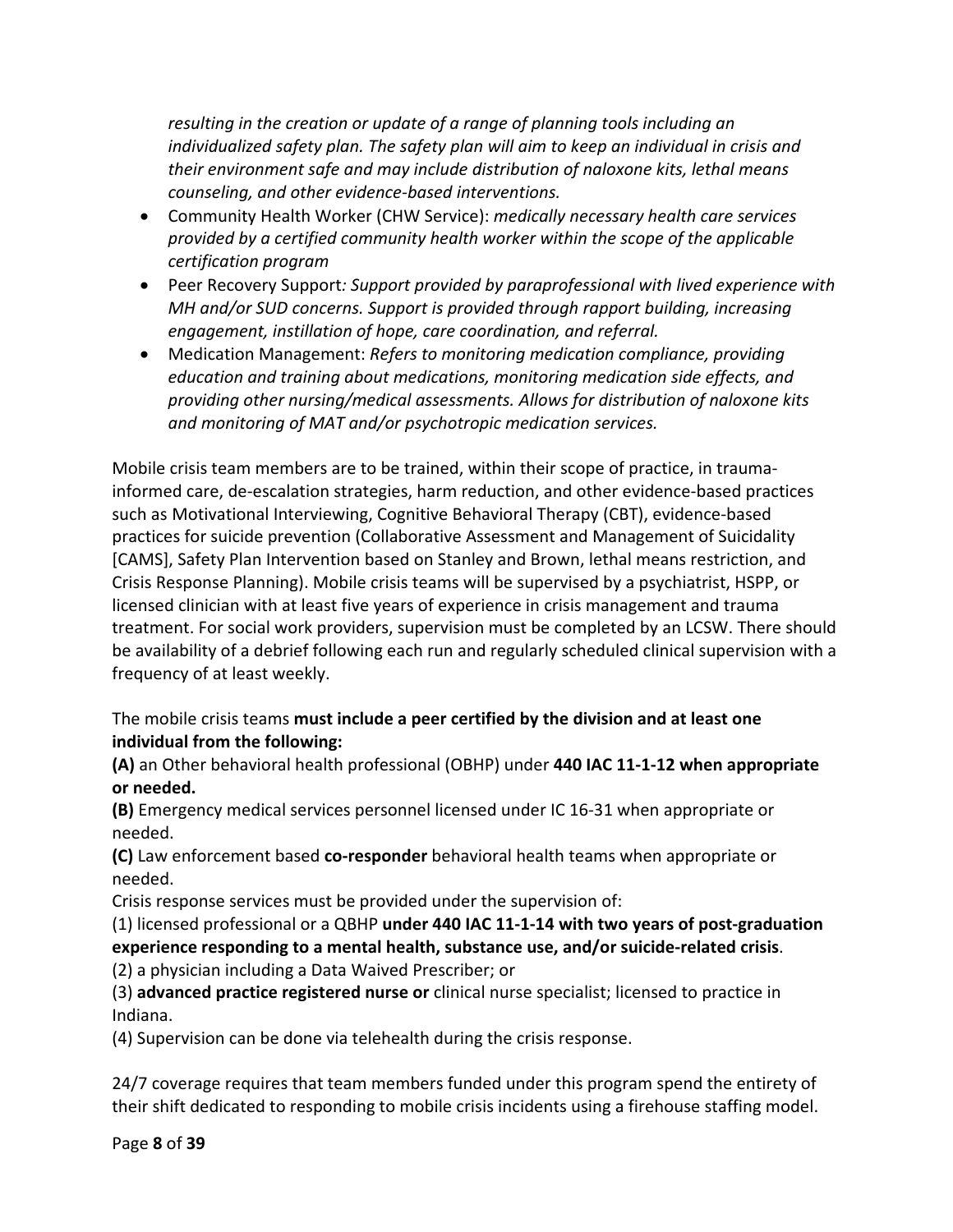Mobile crisis services will be available for all individuals within the provider's defined service area, including youth and adult populations. Services are intended to reach any individual identified as experiencing a mental health or substance use-related crisis anywhere, anytime outside of a hospital or other facility setting. Mobile crisis teams will be trained in crisis stabilization strategies appropriate for special populations such as individuals with intellectual or developmental disabilities, the aging population, BIPOC, LGBTQ+, among others.

Data to be tracked may include, but is not limited to:

- Volume and type of crises responded to
- Number served by type (SUD, MH, SED, co-occurring; special populations)
- Response time
- Demographics of individuals served (age)
- Referral sources
- Number of Referrals and Referral Types
- Percentage of services resolved in the community
- Number of assessments completed
- Use of evidence-based practices
- Follow through with services
- Diversion from EDs and/or jails
- Youth, diversion from out of home placements (DCS)
- Suicide attempts (prior or subsequent)
- Naloxone dispensation(s)
- Recovery capital scales
- Cost of services
- Consumer satisfaction
- Deaths due to suicide
- Deaths due to drug overdose (any)
- Any death for individual seen regarding this response
- ICD 10 social determinants of health

In addition to quantitative and qualitative data regarding service utilization and outcomes, vendors will also be expected to complete time studies as assigned during the contract term in order to inform future funding needs for mobile crisis teams.

Expected outcomes include, but are not limited to:

- Reduction in emergency department and EMS utilization
- Increase in crisis stabilization utilization (SED and MH)
- Increase in behavioral health services utilized
- Reduction in psychiatric hospitalizations
- Reduction in suicide deaths
- Reduction in drug overdose deaths
- Increase in SUD services utilization (MAT, recovery housing)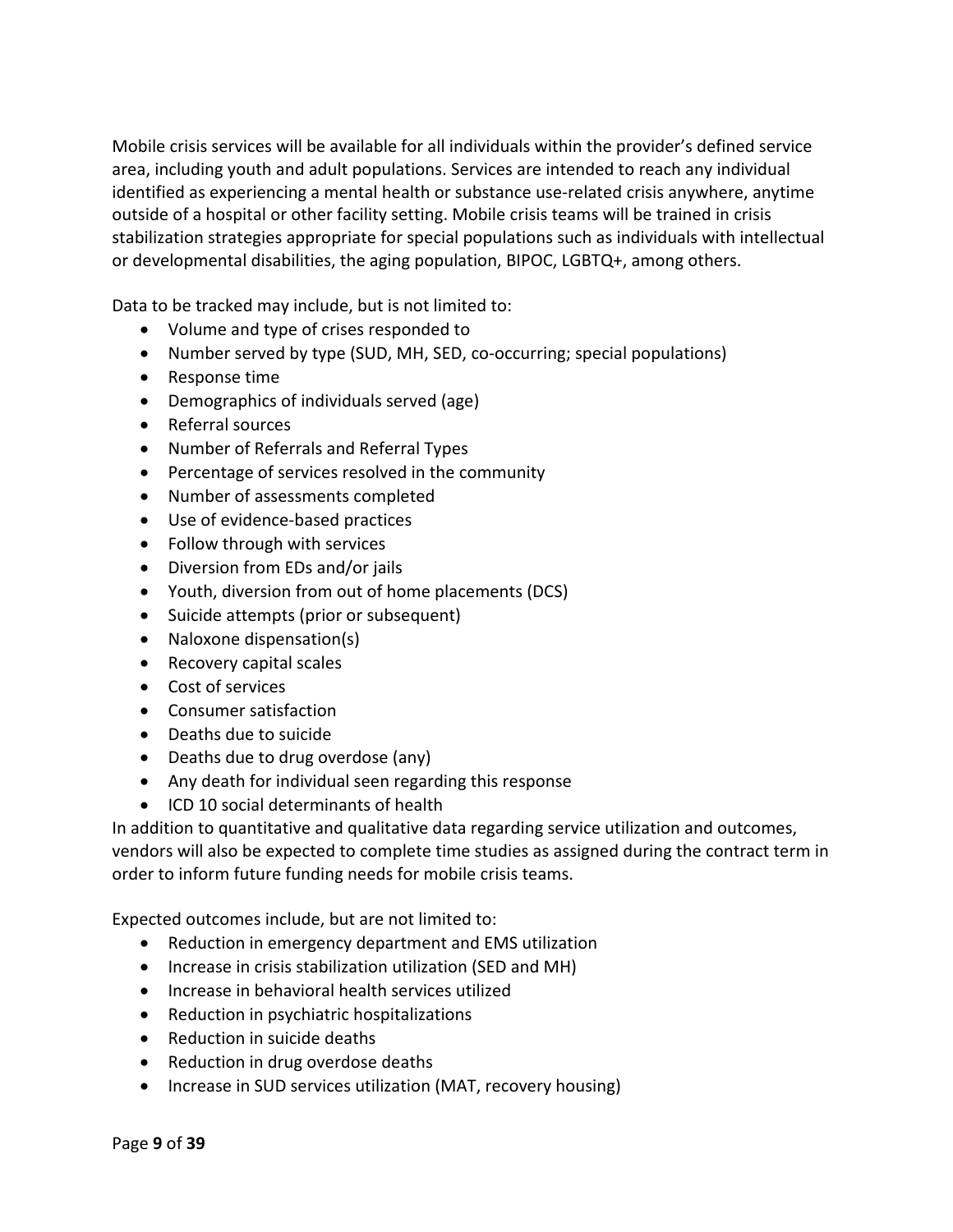- Increased diversion from criminal justice system to mental health system
- Increased access to behavioral health services from historically underserved populations
- Decreased use of law enforcement to address behavioral health crises
- Main individuals in the community (youth)
- Reduction in suicide attempts and death
- Decrease in time from crisis to intake into services

The DMHA has allocated \$5,000,000 to fund up to five (5) pilot mobile crisis teams for one year. The funding available under this RFP may not be used to supplant existing funding.

Successful respondents will demonstrate within their proposals consideration of and adherence to the Essential Practices and Principles of the Crisis Now Model, which are:

- Recovery orientation
- Trauma-informed care
- Significant use of peer staff
- A commitment to Zero Suicide/Suicide Safer Care
- Strong commitments to safety for consumers and staff
- Collaboration with law enforcement

These figures are only an estimate and are not to be construed as an amount to be offered under this solicitation. **However, when completing Minority and Women's Business Enterprises Participation Plan Form (Attachment A), Indiana Veterans' Participation Plan Form (Attachment A1), and the Indiana Economic Impact Form (Attachment C) please use the total bid amount from the Cost Proposal (Attachment D).**

#### <span id="page-9-0"></span>1.5 **Solicitation Outline**

The outline of this solicitation document is described below:

| <b>Section</b>                 | <b>Description</b>                                         |
|--------------------------------|------------------------------------------------------------|
| Section One - General          | This section provides an overview of the solicitation,     |
| Information and Requested      | general timelines for the process, and a summary of the    |
| <b>Products or Services</b>    | products/services being solicited by the State/Agency via  |
|                                | this solicitation                                          |
| Section Two - Proposal         | This section provides instructions on the format and       |
| <b>Preparation Instruction</b> | content of the solicitation including an Executive         |
|                                | Summary, Business Proposal, Technical Proposal, and a      |
|                                | Cost Proposal                                              |
| Section Three - Proposal       | This sections discusses the evaluation criteria to be used |
| <b>Evaluation Criteria</b>     | to evaluate respondents' proposals                         |
| Attachment A                   | M/WBE Participation Plan Form                              |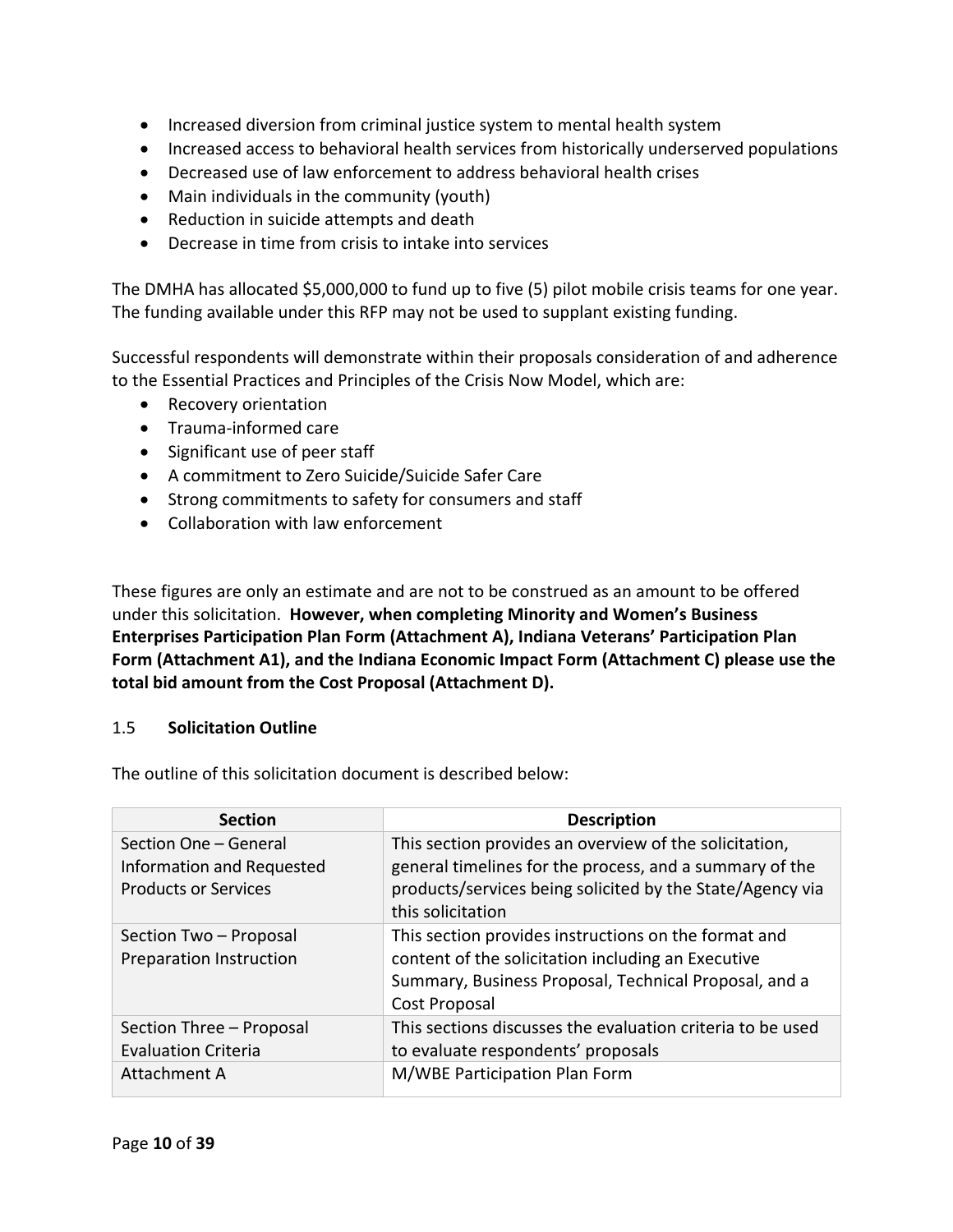| <b>Attachment A1</b> | <b>IVOSB Participation Plan Form</b>    |
|----------------------|-----------------------------------------|
| Attachment B         | Sample Contract                         |
| Attachment C         | Indiana Economic Impact Form            |
| Attachment D         | <b>Cost Proposal Template</b>           |
| <b>Attachment E</b>  | <b>Business Proposal Template</b>       |
| Attachment F         | <b>Technical Proposal Template</b>      |
| Attachment G         | Q&A Template                            |
| Attachment H         | Reference Check Form                    |
| Attachment I         | Pre-proposal Network Opportunities Form |
| Attachment J         | <b>Attestation Form</b>                 |

## <span id="page-10-0"></span>1.6 **Pre-Proposal Conference**

A pre-proposal conference will be held at the date, time and virtual location specified in [Section](#page-19-1)  [1.24.](#page-19-1) At this conference, potential respondents may ask questions about the solicitation and the solicitation process. Respondents are reminded that no answers issued verbally at the conference are binding on the State and any information provided at the conference, unless it is later issued in writing, also is not binding on the State.

The pre-proposal conference provides an opportunity for potential prime contractors and potential sub-contractors to connect. The State strongly encourages potential prime contractors and potential subcontractors to complete and submit **Attachment I** directly to [rfp@idoa.in.gov](mailto:rfp@idoa.in.gov) no later than the time and date outlined in [Section 1.24.](#page-19-1) Compiled company contact information will be posted to the solicitation website to allow networking to take place among the vendor community. Though **Attachment I** is not required, the State encourages its use.

## <span id="page-10-1"></span>1.7 **Question/Inquiry Process**

All questions/inquiries regarding this solicitation must be submitted by the date and time outlined in [Section 1.24.](#page-19-1) Questions/Inquiries may be submitted in **Attachment G**, Q&A Template, via email to [rfp@idoa.IN.gov](mailto:rfp@idoa.IN.gov) and must be received by the time and date indicated in [Section 1.24.](#page-19-1)

The subject line of the email submissions must clearly state the following: "**RFP 22-70307 Questions/Inquiries – [***INSERT COMPANY NAME***]**".

Following the question/inquiry due date, Procurement Division personnel will compile a list of the questions/inquiries submitted by all Respondents, redacting the name of the company who submitted the question. The responses will be posted to the IDOA website according to the timetable established in **Section 1.24.** The question/inquiry and answer link will become active after responses to all questions have been compiled. Only answers posted on the IDOA website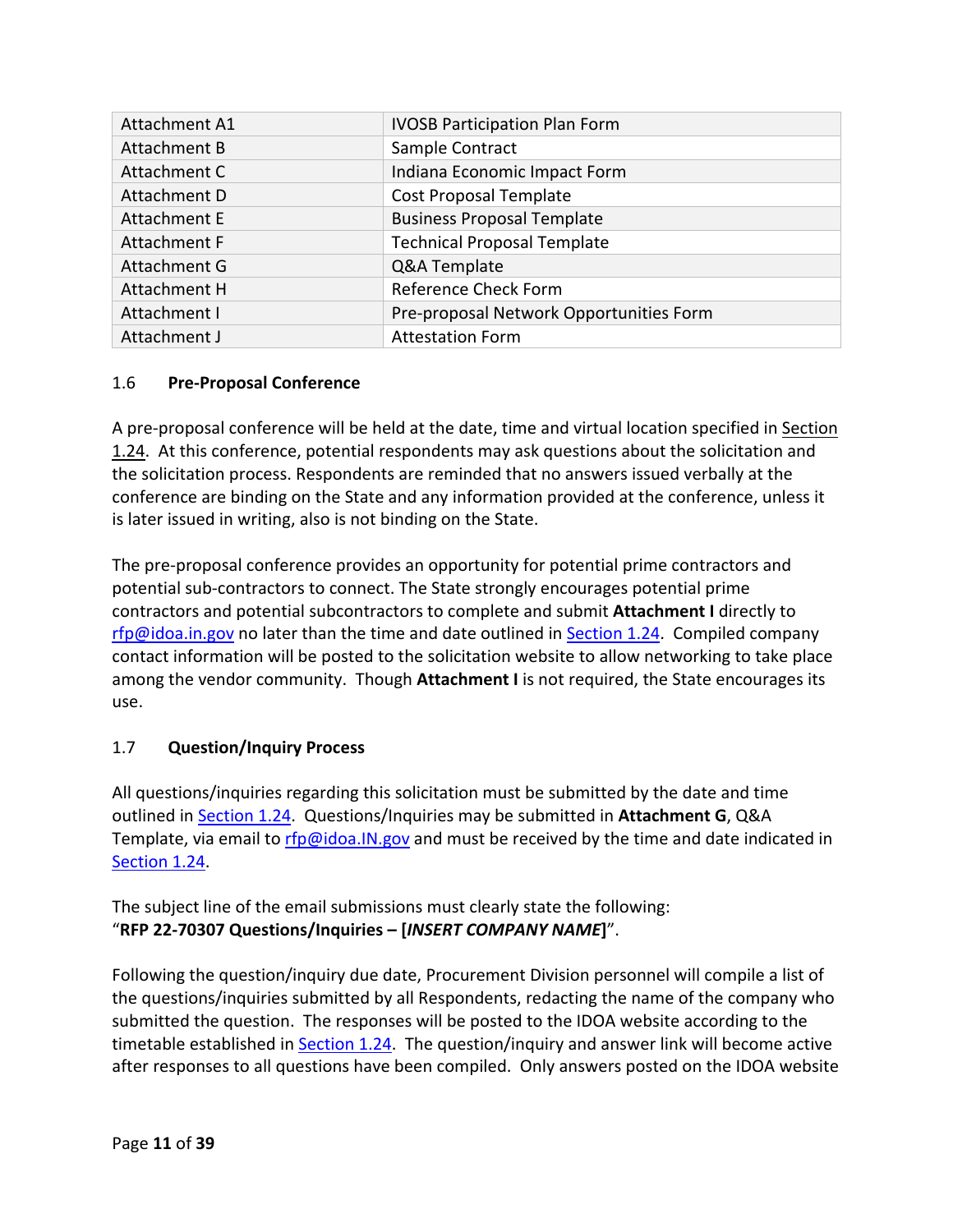will be considered binding and valid by the State. No Respondent shall rely upon, take any action, or make any decision based upon any verbal communication with any State employee.

## **Inquiries are not to be directed to any staff member of FSSA-DMHA, or any other participating agency. Such action may disqualify Respondent from further consideration from this solicitation.**

If it becomes necessary to revise any part of this solicitation, or if additional information is necessary for a clearer interpretation of provisions of this solicitation prior to the due date for proposals, an addendum will be posted on the IDOA website. If such addenda issuance is necessary, the Procurement Division may extend the due date and time of proposals to accommodate such additional information requirements, if required.

## <span id="page-11-0"></span>1.8 **Due Date for Proposals**

All proposals must be received through the Supplier Portal at the link below by the Procurement Division no later than the date and Eastern time outlined in [Section 1.24.](#page-19-1) The proposal received as of the submission date and Eastern time cited per [Section 1.24](#page-19-1) will be considered the official response in evaluating responses for scoring and protest resolution. The selected proposal **will be posted on the IDOA Award Recommendations website, at**  <https://www.in.gov/idoa/2462.htm> **if recommended to begin contract negotiations.** 

The proposal must follow the format indicated in [Section Two](#page-22-0) of this document. No other method of submission will be accepted. Unnecessarily elaborate brochures or other presentations, beyond those necessary to present a complete and effective proposal, are not desired.

No more than one proposal per Respondent may be submitted.

For quicker and manageable uploading of proposal documents, the State encourages Respondents to break down their proposals into small file sizes and use compressed zip files, where possible.

There is no limit on the number of files that you may upload. Ensure that you allocate sufficient time to upload the appropriate files ahead of the submission deadline cited i[n Section 1.24.](#page-19-1)

A Bidder ID and password are required to submit a response. For more information on that process, visit:

Support Portal Help Center at [https://fs.gmis.in.gov/psc/guest/SUPPLIER/ERP/c/NUI\\_FRAMEWORK.PT\\_LANDINGPAGE.GBL?&](https://fs.gmis.in.gov/psc/guest/SUPPLIER/ERP/c/NUI_FRAMEWORK.PT_LANDINGPAGE.GBL?&)

The State strongly encourages Respondents to pre-test their access to the submission system immediately upon reading this document for the first time. It is not the State's responsibility nor does IDOA Procurement have the ability to assure access to the Respondents' Bidder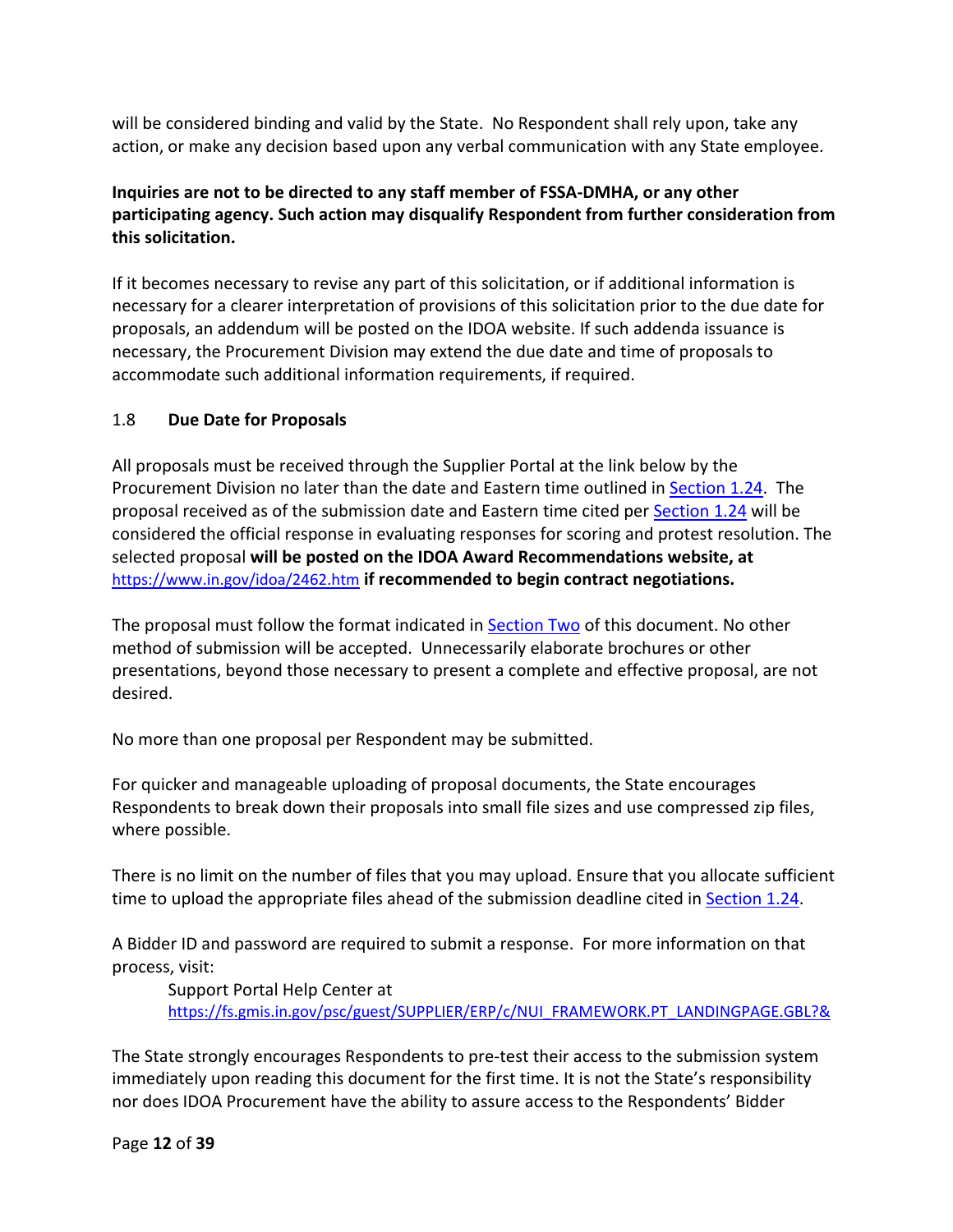profile. It is the Respondent's responsibility to allow plenty of time when accessing their Bidder profile and when electronically submitting their proposals. The Supplier Portal allows documents to be edited until the proposal due date and Eastern time. Therefore, documents can be loaded over several days. The Supplier Portal will not accept proposals once the proposal due date and Eastern time has expired, even if a Respondent has already begun uploading documents. Bidder ID and password issues are handled by reporting an issue to the State of Indiana Office of Technology. Issues are handled in the order in which they are received. It is the Respondents' risk to rely upon the system and State technical support on the day the response is due. IDOA is not able to assist with these types of issues and these issues are not justification to miss the submission deadline. Requests to extend the due date for these reasons will be denied. Responses not submitted by the deadline will not be considered; nor will sending it via email be a viable alternative.

- Video instruction on how to submit an electronic proposal at <https://www.in.gov/idoa/wbt/SupplierElectronicBidding/index.html>
- **Report an Issue visit Support Portal Help Center at** [https://fs.gmis.in.gov/psc/guest/SUPPLIER/ERP/c/NUI\\_FRAMEWORK.PT\\_LANDINGPAGE.GBL?&](https://fs.gmis.in.gov/psc/guest/SUPPLIER/ERP/c/NUI_FRAMEWORK.PT_LANDINGPAGE.GBL?&)

Please note also, the State accepts no obligations for costs incurred by Respondents in anticipation of being awarded a contract.

## <span id="page-12-0"></span>1.9 **Modification or Withdrawal of Offers**[1](#page-12-2)

Responses may be modified by Respondents until the time and date the response is due.

The Respondent's authorized representative may withdraw the proposal prior to the due date by removing any submitted files.

#### <span id="page-12-1"></span>1.10 **Pricing**

Pricing on this solicitation must be firm and remain open for a period of not less than 180 days from the date of award issuance. Any attempt to manipulate the format of the document, attach caveats to pricing, or submit pricing that deviates from the current format will put your proposal at risk of being removed from consideration. [2](#page-12-3)

Please refer to the Cost Proposal sub-section under [Section Two](#page-22-0) for a detailed discussion of the proposal pricing format and requirements.

<span id="page-12-2"></span> $1$  Please note if the State elects to cancel the solicitation, all submitted responses would remain confidential, until the replacement solicitation is concluded and an Award Recommendation made.<br><sup>2</sup> Making modifications to the Cost Proposal could result in the proposal being removed from consideration.

<span id="page-12-3"></span>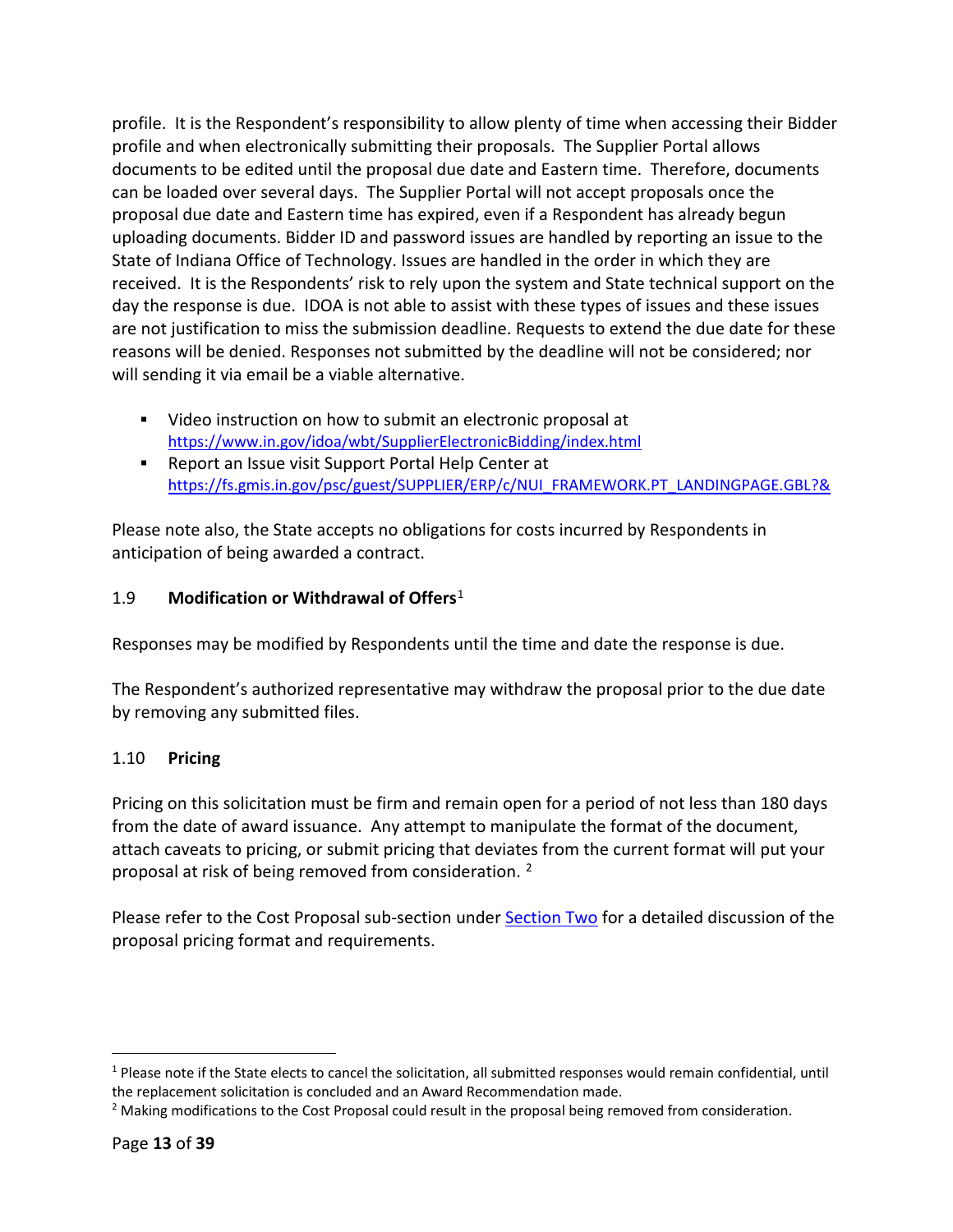### <span id="page-13-0"></span>1.11 **Proposal Clarifications and Discussions, and Contract Discussions**

The State may request clarifications on proposals submitted. The State may also conduct proposal discussions, either oral or written, with Respondents. These discussions could include, but is not limited to, request for additional information, or request for cost or technical proposal revision. Additionally, in conducting discussions, the State may use information derived from proposals submitted by competing respondents only if the identity of the respondent providing the information is not disclosed to others. The State will provide equivalent information to all Respondents which have been chosen for discussions. Discussions, along with negotiations with responsible Respondents may be conducted for any appropriate purpose.

The Procurement Division will schedule all discussions. Any information gathered through discussions must be confirmed in writing before it is binding.

A sample contract is provided in **Attachment B**. Any requested changes to the sample contract must be submitted with your response (See [Section 2.3.6](#page-25-1) for details). The State may reject any of these requested changes. It is the State's expectation that any material elements of the contract will be substantially finalized prior to contract award.

## <span id="page-13-1"></span>1.12 **Best and Final Offer (BAFO)**

The State may request best and final offers from those Respondents determined by the State to be reasonably viable for contract award. However, the State reserves the right to award a contract based on initial proposals received. Therefore, each proposal should contain the Respondent's best terms from a price and technical standpoint.

Following evaluation of the best and final offers, the State may select for final contract negotiations/execution the offer(s) that are most advantageous to the State.

#### <span id="page-13-2"></span>1.13 **Reference Site Visits**

The State may request a site visit to a Respondent's working support center to aid in the evaluation of the Respondent's proposal. Site visits, if required will be discussed in the technical proposal.

#### <span id="page-13-3"></span>1.14 **Type and Term of Contract**

The State intends to sign a contract with one or more Respondent(s) to fulfill the requirements in this solicitation.

The term of the contract shall be for a period of one (1) year from the date of contract execution. There may be three (3) one-year renewals for a total of four (4) years at the State's option.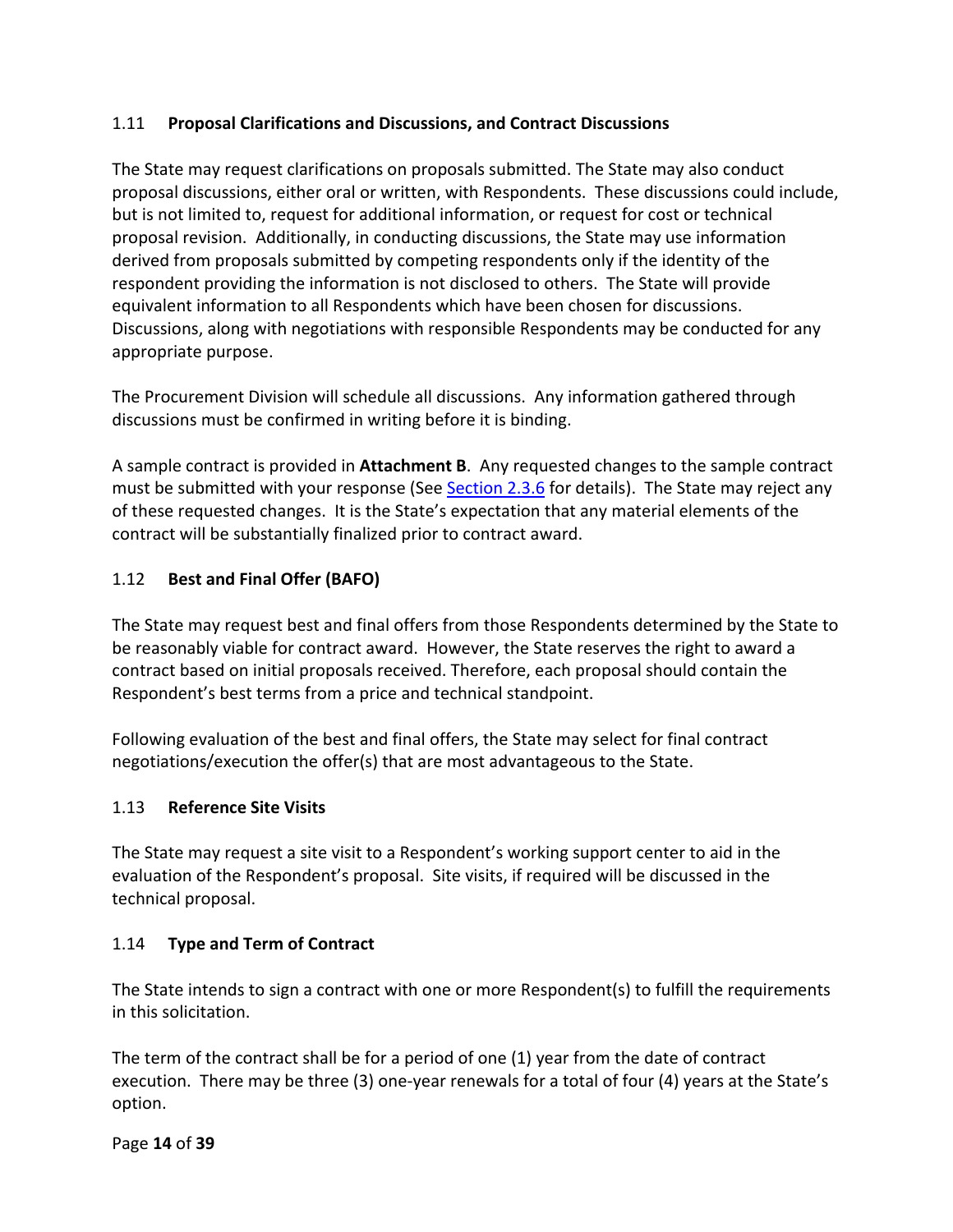### <span id="page-14-0"></span>1.15 **Confidential Information**

Respondents are advised that materials contained in proposals are subject to the Access to Public Records Act (APRA), IC 5-14-3 *et seq*., and, after the contract award, the entire solicitation file will be posted on the IDOA website and may be viewed and copied by any member of the public, including news agencies and competitors. The responses are deemed to be "public records" unless a specific provision of IC 5-14-3 protects it from disclosure. Respondents claiming a statutory exception to the APRA **must indicate so per Attachment J** which specific provision applies to which specific part of the response.

Please note citing "Confidential" on an entire section is not sufficient or acceptable.

The Public Access Counselor (PAC) provides guidance on APRA. Respondents are encouraged to read guidance from the PAC on this topic as this is the guidance IDOA follows:

• [18-INF-06; Redaction of Public Procurement Documents Informal Inquiry](https://www.in.gov/pac/informal/files/18-INF-06.pdf)

If the Respondent does not identify the statutory exception, the Procurement Division will not consider the submission confidential. The State also may seek the opinion of the PAC for guidance.

#### <span id="page-14-1"></span>1.16 **Taxes**

Proposals should not include any tax from which the State is exempt.

#### <span id="page-14-2"></span>1.17 **Procurement Division Registration**

In order to submit a proposal through the Supplier Portal per [Section 1.8,](#page-11-0) Respondents must be registered as a bidder with the Department of Administration, Procurement Division.

#### <span id="page-14-3"></span>1.18 **Secretary of State Registration**

If awarded the contract, the Respondent will be required to register, and be in good standing, with the Secretary of State. The registration requirement is applicable to all limited liability partnerships, limited partnerships, corporations, S-corporations, nonprofit corporations, and limited liability companies. Information concerning registration with the Secretary of State may be obtained by contacting:

Secretary of State of Indiana Corporation Division 402 West Washington Street, E018 Indianapolis, IN 46204 (317) 232-6576

Page **15** of **39**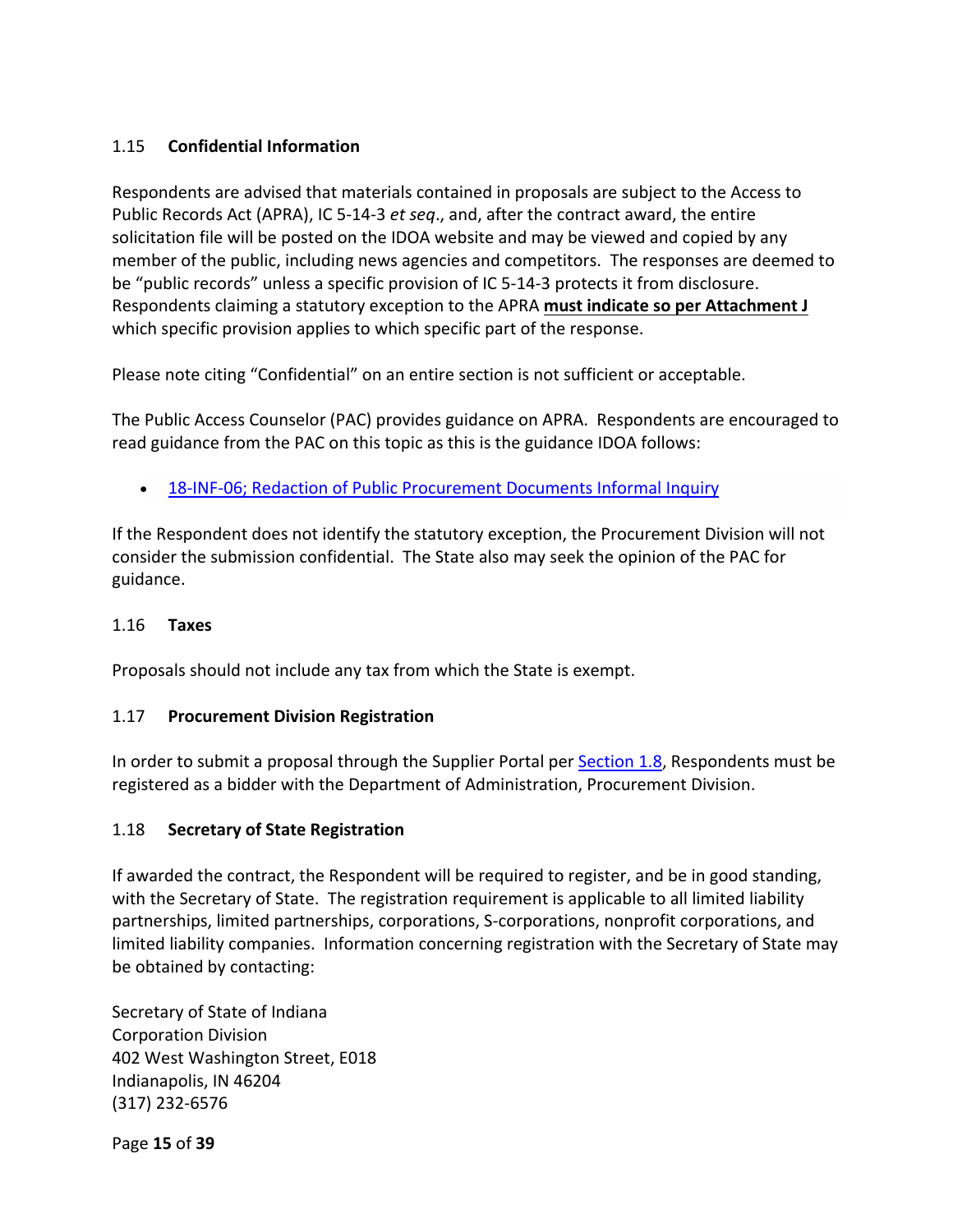#### <span id="page-15-0"></span>1.19 **Compliance Certification**

Responses to this solicitation serve as a representation that the Respondent has no current or outstanding criminal, civil, or enforcement actions initiated by the State, and it agrees that it will immediately notify the State of any such actions. The Respondent also certifies that neither it nor its principals are presently in arrears in payment of its taxes, permit fees or other statutory, regulatory, or judicially required payments to the State. The Respondent agrees that the State may confirm, at any time, that no such liabilities exist, and, if such liabilities are discovered, that State may bar the Respondent from contracting with the State, cancel existing contracts, withhold payments to setoff such obligations, and withhold further payments or purchases until the entity is current in its payments on its liability to the State and has submitted proof of such payment to the State.

#### <span id="page-15-1"></span>1.20 **Equal Opportunity Commitment**

It has been determined that there is a reasonable expectation of minority, woman, and Indiana veteran business enterprises subcontracting opportunities on a contract awarded under this solicitation. Therefore, a contract goal of 8% for Minority Business Enterprises, 11% for Woman Business Enterprises, and 3% for Indiana Veteran Owned Small Businesses has been established.

Failure to address these requirements may impact the evaluation of your proposal.

#### <span id="page-15-2"></span>1.21 **Minority & Women Business Enterprises Subcontractor Commitment (MWBE)**

Indiana Code 4-13-16.5 and 25 IAC 5 governs the Division of Supplier Diversity program as it relates to the certification, oversight, and responsibilities around the certified Indiana Minority and/or Women Business Enterprises (MWBE). As stated in **[Section 1.20](#page-15-1)**, there is a commitment goal for this solicitation. The MWBE Subcontractor Commitment form is **Attachment A.** The MWBE Subcontractor Commitment Form is to be submitted as a part of the Respondent's proposal. In order for the subcontractor commitment to result in evaluation points for the Respondent, the entity must be on the State of Indiana Certified M/W/IVOSB list at [https://www.in.gov/idoa/mwbe.](https://www.in.gov/idoa/mwbe)

If participation is met through use of respondents who supply products and/or services directly to the Respondent, the Respondent must provide a description of products and/or services provided that are directly related to this proposal and the cost of direct supplies for this proposal. Respondents must complete the Subcontractor Commitment Form in its entirety. The amount entered in "**TOTAL BID AMOUNT**" should match the amount entered in the **Attachment D**, Cost Proposal Template]. The MBE and/or WBE subcontractor amount and subcontractor percentage is based on the initial term of the contract for scoring purposes only. However, the subcontractor commitment shall apply to the life of the contract including any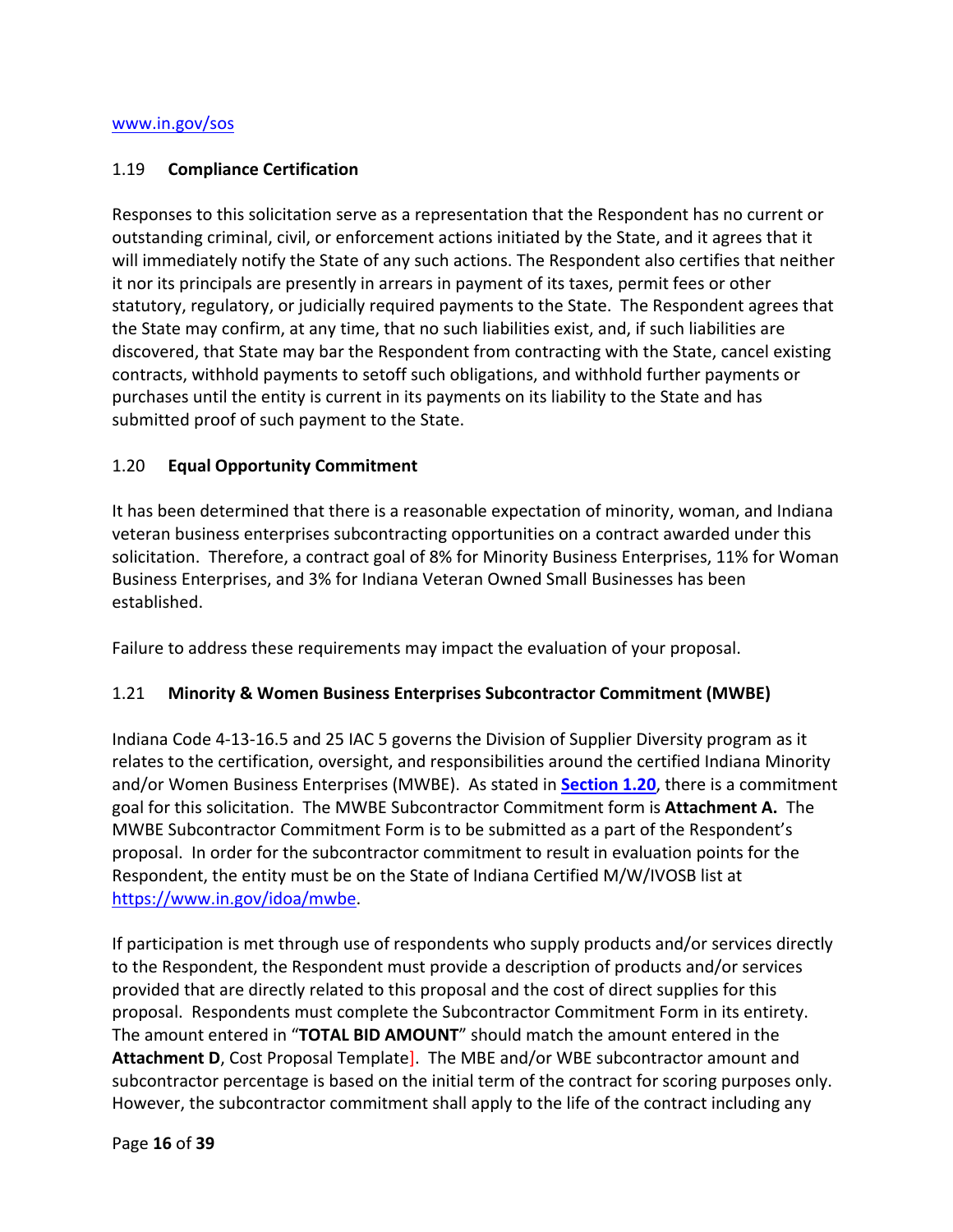time after the initial term.

Failure to meet these goals will affect the evaluation of your Proposal. The Department will verify all information included on the MWBE Subcontractor Commitment Form.

#### **Prime Contractors must ensure that the proposed subcontractors meet the following criteria:**

- **Must be on the State of Indiana Certified M/W/IVOSB list at [https://www.in.gov/idoa/mwbe,](https://www.in.gov/idoa/mwbe) on or before the proposal due date.**
- **Prime Contractor must include with their proposal the subcontractor's M/WBE Certification Letter provided by IDOA to show current status of certification.**
- **Each firm may only serve as one classification MBE, WBE, or IVOSB (see Section 1.22).**
- **A Prime Contractor who is an MBE or WBE must meet subcontractor goals by using other listed certified firms. Certified Prime Contractors cannot count their own workforce or companies to meet this requirement. See 25 IAC 5-6-2(d))**
- **Must serve a Valuable Scope Contribution (VSC). The firm must serve a value-added purpose on the engagement, as confirmed by the State.**
- **Must provide goods or services only in the industry area for which it is certified.**
- **Must be used to provide the goods or services specific to the contract.**
- **National Diversity Plans are generally not acceptable.**

## **MINORITY & WOMEN'S BUSINESS ENTERPRISES SUBCONTRACTOR LETTER OF COMMITMENT (MWBE)**

A signed letter(s), on company letterhead, from the MBE(s) and/or WBE(s) must accompany the MWBE Subcontractor Commitment Form. Each letter shall state and will serve as acknowledgement from the MBE and/or WBE of its subcontract amount, a description of products and/or services to be provided on this project and approximate date the subcontractor will perform work on this contract. For scoring purposes, the MBE and/or WBE subcontractor amount and subcontractor percentage is based on the initial term of the contract. However, the subcontractor commitment shall apply to the life of the contract including any time after the initial term.

The State may deny evaluation points if the letter(s) is/are not attached, not on company letterhead, not signed and/or does not reference and match the subcontract amount, subcontract amount as a percentage of the "**TOTAL BID AMOUNT"** and the anticipated period that the Subcontractor will perform work for this solicitation.

By submission of the proposal, the Respondent acknowledges and agrees to be bound by the rules and requirements of the State's Division of Supplier Diversity. Questions about those rules and requirements should be directed to: Division of Supplier Diversity at (317) 232-3061 or the Supplier Diversity website at [https://www.in.gov/idoa/mwbe.](https://www.in.gov/idoa/mwbe)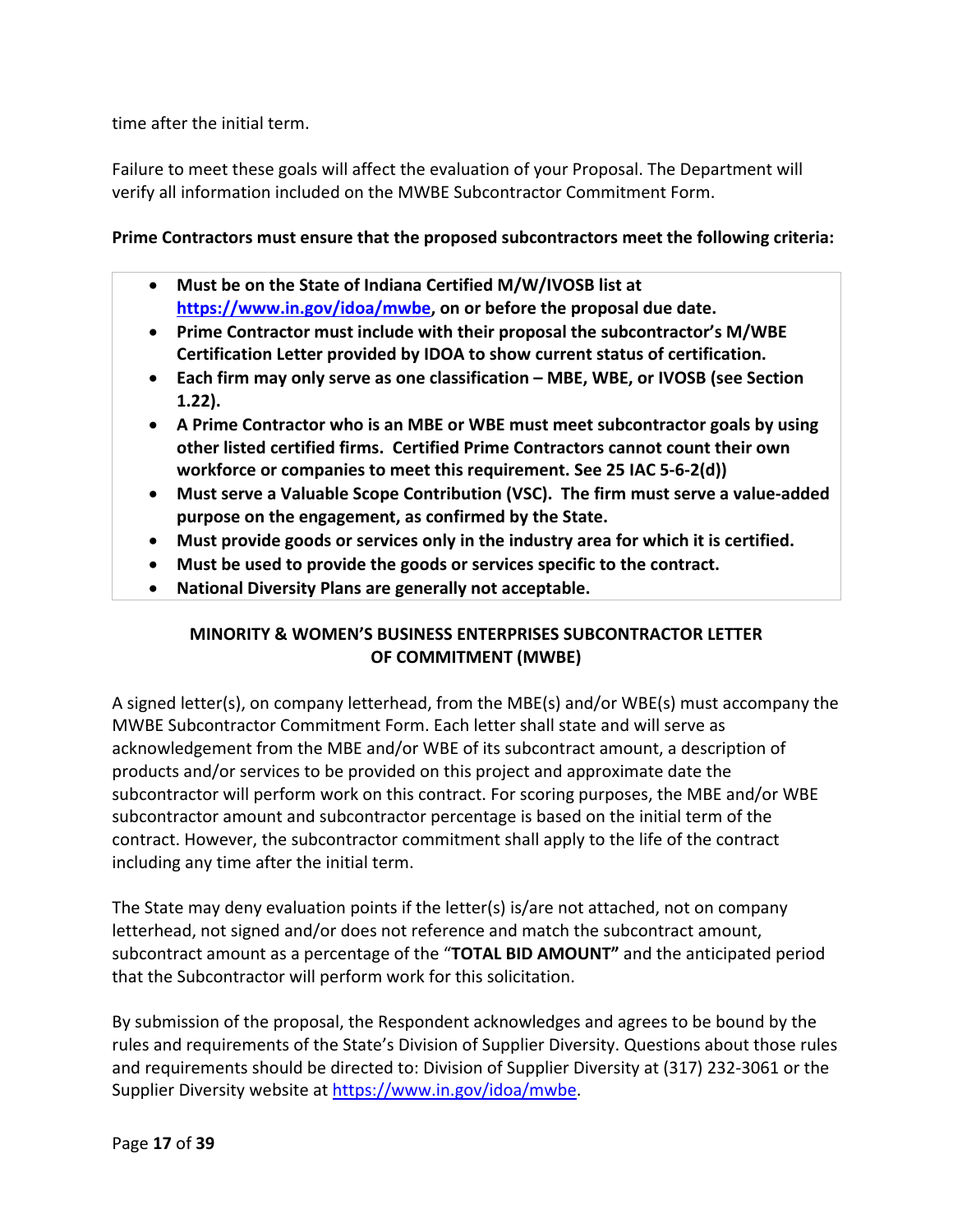#### **MINORITY & WOMEN'S BUSINESS COMPLIANCE (MWBE)**

If awarded the contract with MWBE subcontractor participation, the Respondent will be required to report payments made to Division of Supplier Diversity certified subcontractors under the Contract monthly using the online audit tool, commonly referred to as "Pay Audit." The Contractor should also notify subcontractors that they must confirm payments received from Contractor in Pay Audit. The Pay Audit system can be accessed on the IDOA Pay Audit System webpage at [www.in.gov/idoa/mwbe/payaudit.htm](http://www.in.gov/idoa/mwbe/payaudit.htm).

Further, a copy of each subcontractor agreement must be submitted to IDOA's Division of Supplier Diversity within thirty (30) days of the effective date of this contract. The contracts may be uploaded into Pay Audit, emailed to [MWBECompliance@idoa.IN.gov;](mailto:MWBECompliance@idoa.IN.gov) or mailed to Division of Supplier Diversity Compliance 402 W. Washington Street, Indianapolis IN 46204. Failure to provide a copy of any subcontractor agreement or failure to meet these commitments could be considered a material breach of this contract and result in sanctions per 25 IAC 5.

Any changes to this information during the term of the contract must be approved by Division of Supplier Diversity Compliance at [MWBECompliance@idoa.IN.gov.](mailto:MWBECompliance@idoa.IN.gov)

#### <span id="page-17-0"></span>1.22 **Indiana Veteran Owned Small Business Subcontractor Commitment (IVOSB)**

In accordance with IC 5-22-14 and 25 IAC 9, it has been determined that there is a reasonable expectation of Indiana Veteran Owned Small Business subcontracting opportunities on a contract awarded under this solicitation. The IVOSB Subcontractor Commitment form is **Attachment A1.** The IVOSB Subcontractor Commitment Form is to be submitted as a part of the Respondent's proposal. In order for the subcontractor commitment to result in evaluation points for the Respondent, the entity must be on the State of Indiana Certified M/W/IVOSB list at [https://www.in.gov/idoa/mwbe.](https://www.in.gov/idoa/mwbe)

If participation is met through use of respondents who supply products and/or services directly to the Respondent, the Respondent must provide a description of products and/or services provided that are directly related to this proposal and the cost of direct supplies for this proposal. Respondents must complete the Subcontractor Commitment Form in its entirety. The amount entered in "**TOTAL BID AMOUNT**" should match the amount entered in the **Attachment D**, Cost Proposal Template. The IVOSB subcontractor amount and subcontractor percentage is based on the initial term of the contract for scoring purposes only. The subcontractor commitment shall apply to the life of the contract including any time after the initial term.

If the Respondent to the solicitation is an IVOSB certified entity, the letter confirming same should be submitted with their response. The Respondent has the responsibility to alert IDOA of their certification. The IVOSB Respondent will receive the total points for the IVOSB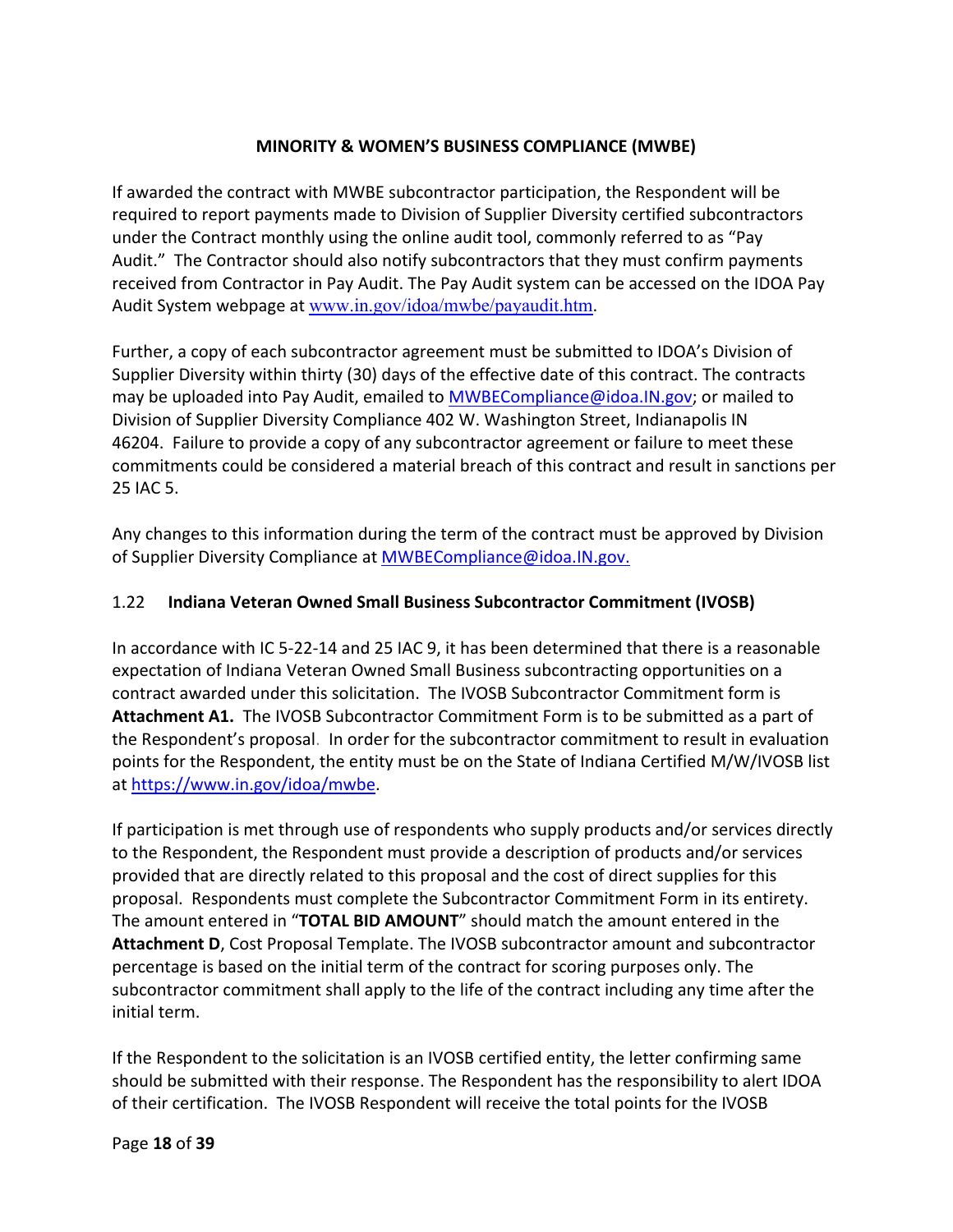evaluation criteria per [Section 3.2.7.](#page-37-0) Additional IVOSB subcontractors must be included if the IVOSB Respondent is seeking the additional bonus point.

The IVOSB Respondent must list their **company contact information only** on the IVOSB Subcontractor Commitment Form.

Failure to address these goals may impact the evaluation of your Proposal. The Department may verify all information included on the IVOSB Subcontractor Commitment Form.

## **Prime Contractors must ensure that the proposed IVOSB subcontractors meet the following criteria:**

- Must be listed on Federal Center for Veterans Business Enterprise VETBIZ at <https://www.vetbiz/va/gov/vip/> under INDIANA, or listed at State of Indiana Certified M/W/IVOSB list at [https://www.in.gov/idoa/mwbe,](https://www.in.gov/idoa/mwbe) **on or before** the proposal due date.
- Prime Contractor must include with their proposal the subcontractor's veteran business Certification Letter provided by either IDOA or Federal Govt. VETBIZ at [https://www.vetbiz/va/gov/vip/,](https://www.vetbiz/va/gov/vip/) to show current status of certification.
- Each firm may only serve as one classification MBE, WBE (see Section 1.21) or IVOSB
- IVOSB must have a Bidder ID (see [Section 2.3.8](#page-26-1)  Department of Administration, Procurement Division).
- A Prime Contractor who is an IVOSB can count their own workforce or companies to meet this requirement. See IAC 25-9-4-1 (c).
- **Must serve a Valuable Scope Contribution (VSC). The firm must serve a value-added purpose on the engagement, as confirmed by the State.**
- Must provide goods or services only in the industry area for which it is certified as listed in the VETBIZ federal registry, at<https://www.vetbiz/va/gov/vip/> under INDIANA or at State of Indiana Certified M/W/IVOSB list at [https://www.in.gov/idoa/mwbe.](https://www.in.gov/idoa/mwbe)
- Must be used to provide the goods or services specific to the contract.

## **INDIANA VETERAN OWNED SMALL BUSINESS SUBCONTRACTOR LETTER OF COMMITMENT**

A signed letter(s), on company letterhead, from the IVOSB must accompany the IVOSB Subcontractor Commitment Form. Each letter shall state and will serve as acknowledgement from the IVOSB of its subcontract amount, a description of products and/or services to be provided on this project, and approximate date the subcontractor will perform work on this contract. For scoring purposes only, the IVOSB subcontractor amount and subcontractor percentage is based on the initial term of the contract. However, the subcontractor commitment shall apply to the life of the contract including any time after the initial term.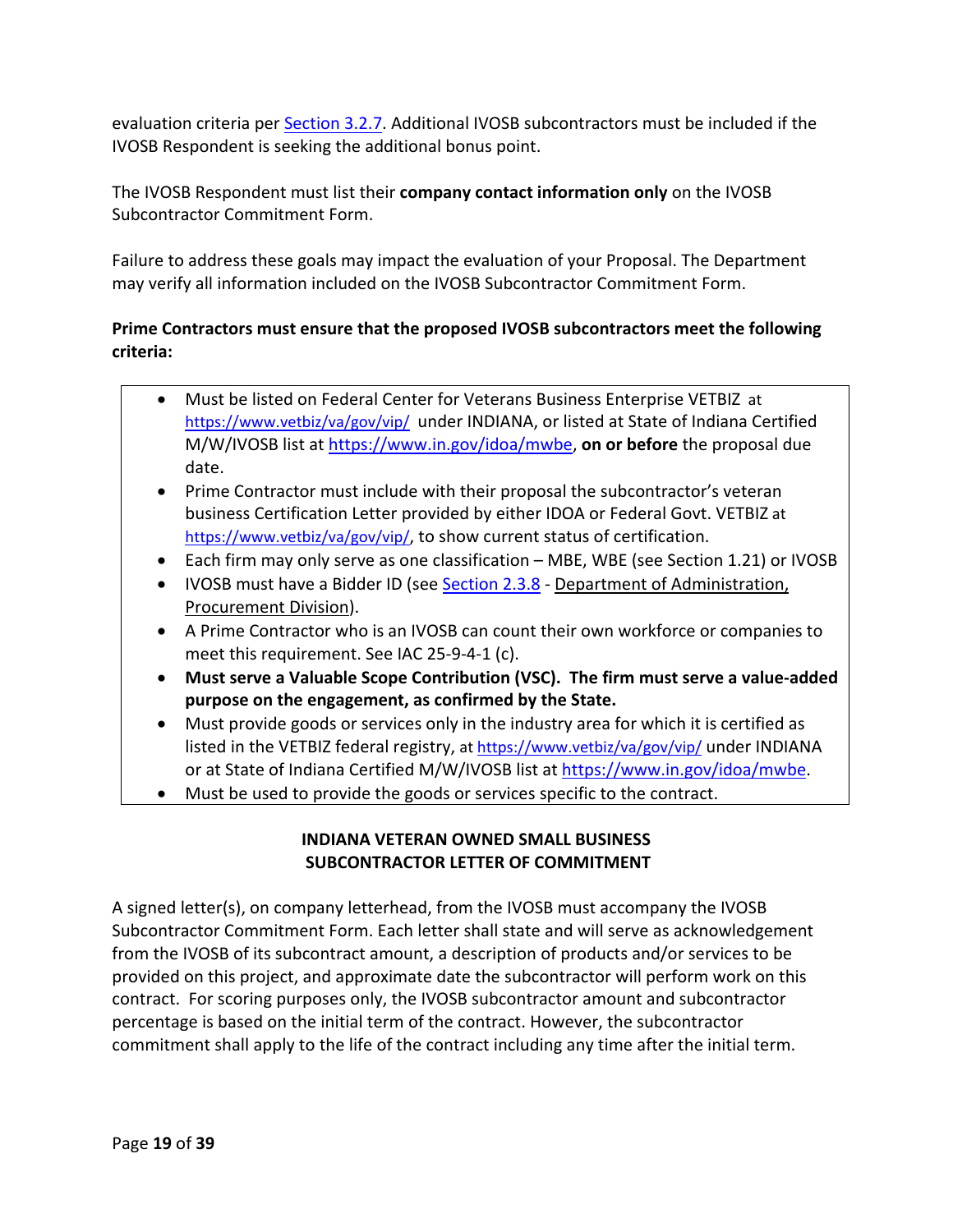The State may deny evaluation points if the letter(s) is/are not attached, not on company letterhead, not signed and/or does not reference and match the subcontract amount, subcontract amount as a percentage of the "**TOTAL BID AMOUNT"** and the anticipated period that the Subcontractor will perform work for this solicitation.

By submission of the proposal, the Respondent acknowledges and agrees to be bound by the rules and requirements of the State's IVOSB Program. Questions about those rules and requirements should be directed to: Division of Supplier Diversity at [indianaveteranspreference@idoa.in.gov,](mailto:indianaveteranspreference@idoa.in.gov) (317) 232-3061 or the Supplier Diversity website at [https://www.in.gov/idoa/mwbe.](https://www.in.gov/idoa/mwbe)

## **INDIANA VETERAN OWNED SMALL BUSINESS COMPLIANCE (IVOSB)**

If awarded the contract with IVOSB subcontractor participation, the Respondent will be required to report payments made to Division of Supplier Diversity certified subcontractors under the Contract monthly using the online audit tool, commonly referred to as "Pay Audit." The Contractor should also notify subcontractors that they must confirm payments received from Contractor in Pay Audit. The Pay Audit system can be accessed on the IDOA Pay Audit System webpage at [www.in.gov/idoa/mwbe/payaudit.htm.](http://www.in.gov/idoa/mwbe/payaudit.htm)

Further, a copy of each subcontractor agreement must be submitted to IDOA's Division of Supplier Diversity within thirty (30) days of the effective date of this Contract. The contracts may be uploaded into Pay Audit, emailed to [MWBECompliance@idoa.IN.gov;](mailto:MWBECompliance@idoa.IN.gov) or mailed to Division of Supplier Diversity Compliance 402 W. Washington Street, Indianapolis IN 46204. Failure to provide a copy of any subcontractor agreement or failure to meet these commitments could be considered a material breach of this Contract and result in sanctions.

Any changes to this information during the term of the contract must be approved by Division of Supplier Diversity Compliance at **MWBECompliance@idoa.IN.gov.** 

## <span id="page-19-0"></span>1.23 **Americans with Disabilities Act**

The Respondent specifically agrees to comply with the provisions of the Americans with Disabilities Act of 1990 (42 U.S.C. 12101 *et seq*. and 47 U.S.C. 225).

## <span id="page-19-1"></span>1.24 **Summary of Milestones**

The following timeline is only an illustration of the solicitation process. Not all the dates below are binding.<sup>[3](#page-19-2)</sup> Due to the unpredictable nature of the evaluation period, these dates are commonly subject to change. At the conclusion of the evaluation process, all Respondents will be informed of the evaluation team's findings.

<span id="page-19-2"></span><sup>&</sup>lt;sup>3</sup> Submission of Proposals and Submission of Reference Check Forms to State ARE binding and not subject to change.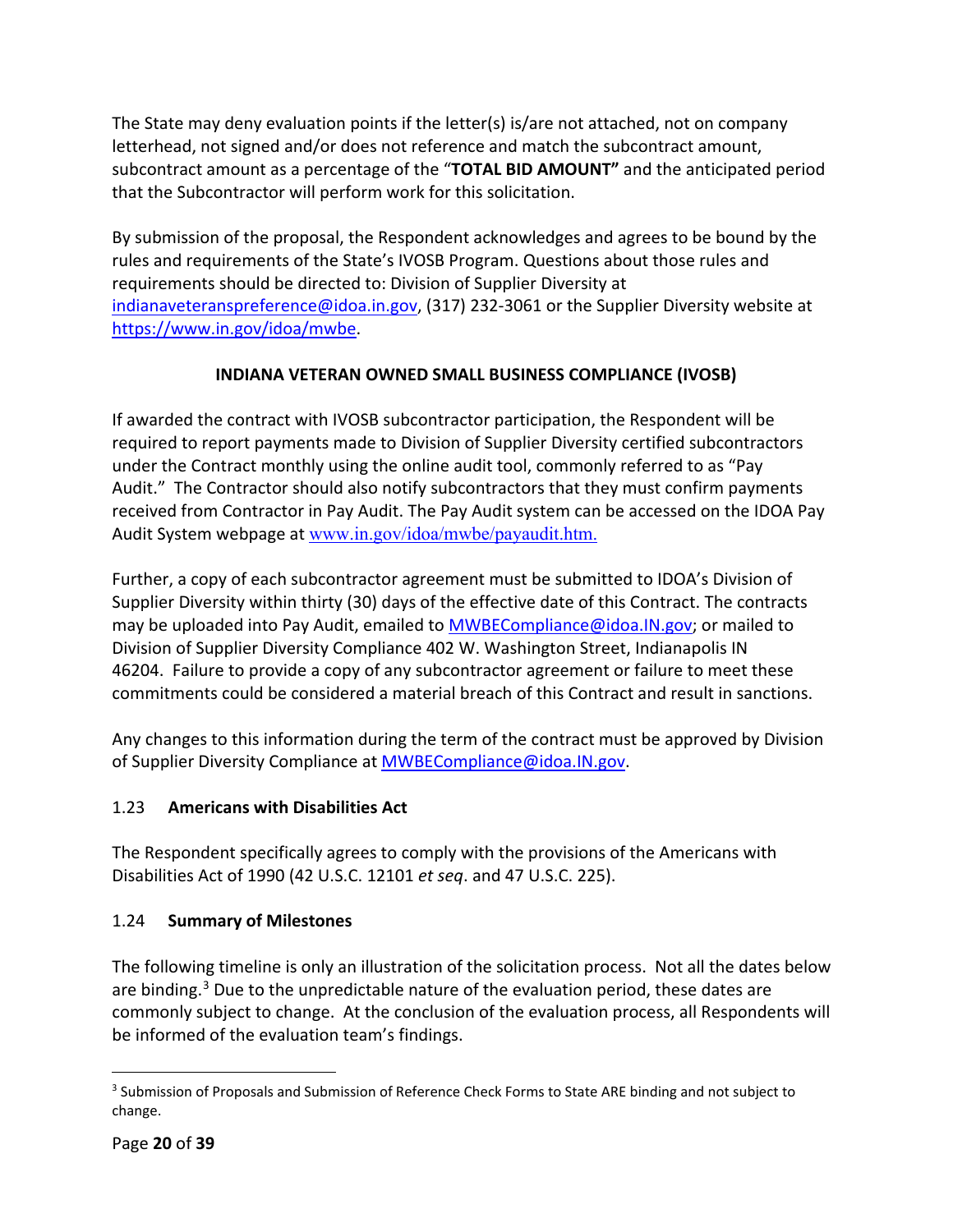| <b>Key Dates</b>                                                                      |                                      |  |  |  |  |  |  |
|---------------------------------------------------------------------------------------|--------------------------------------|--|--|--|--|--|--|
| <b>Activity</b>                                                                       | Date                                 |  |  |  |  |  |  |
| Issue of solicitation                                                                 | 01/04/2022                           |  |  |  |  |  |  |
| Pre-Proposal Conference                                                               | 01/21/2022                           |  |  |  |  |  |  |
|                                                                                       | [Insert virtual meeting information] |  |  |  |  |  |  |
| Deadline to Submit Written Questions and Pre-                                         | 1/24/2022                            |  |  |  |  |  |  |
| Proposal Networking Form                                                              | by 3:00 PM Eastern Time              |  |  |  |  |  |  |
| Response to Written Questions/Amendments                                              | 01/31/2022                           |  |  |  |  |  |  |
| Submission of Proposals                                                               | 02/21/2022                           |  |  |  |  |  |  |
| (see footnote 3.)                                                                     | by 3:00 PM Eastern Time              |  |  |  |  |  |  |
| Submission of Reference Check Forms to State                                          | 03/7/2022 by 3:00 PM Eastern Time    |  |  |  |  |  |  |
| (see footnote 3.)                                                                     |                                      |  |  |  |  |  |  |
| The dates for the following activities are target dates only. These activities may be |                                      |  |  |  |  |  |  |
| completed earlier or later than the date shown.                                       |                                      |  |  |  |  |  |  |
| <b>Proposal Evaluation</b>                                                            | TBD                                  |  |  |  |  |  |  |
| Proposal Discussions/Clarifications (if necessary)                                    | TBD                                  |  |  |  |  |  |  |
| Oral Presentations (if necessary)                                                     | TBD                                  |  |  |  |  |  |  |
| Best and Final Offers (if necessary)                                                  | <b>TBD</b>                           |  |  |  |  |  |  |
| <b>Award Recommendation</b>                                                           | TBD                                  |  |  |  |  |  |  |

#### <span id="page-20-0"></span>1.25 **Evidence of Financial Responsibility (25 IAC 1.1-1-5)** Removed at the request of the agency.

## <span id="page-20-1"></span>1.26 **Conflict of Interest**

Any person, firm or entity that assisted with and/or participated in the preparation of this solicitation document is prohibited from submitting a proposal to this specific solicitation. For the purposes of this solicitation, a "person" means a State officer, employee, special State appointee, or any individual or entity working with or advising the State or involved in the preparation of this solicitation proposal. This prohibition would also apply to an entity who hires, within a one-year period prior to the publication of this solicitation, a person that assisted with and/or participated in the preparation of this solicitation.

## <span id="page-20-2"></span>1.27 **Procurement Protest Policy**

The State's procurement protest policy can be found at

[https://www.in.gov/idoa/files/ProcurementProtestPolicy.pdf.](https://www.in.gov/idoa/files/ProcurementProtestPolicy.pdf) Per the policy, there are two periods of protest allowable for the solicitation:

• Specifications Protest - written letter of protest regarding inadequate, unduly restrictive, or ambiguous requirements or specifications must be received by IDOA by the close of business not less than ten (10) business days (as defined by the State work calendar) prior to the proposal due date.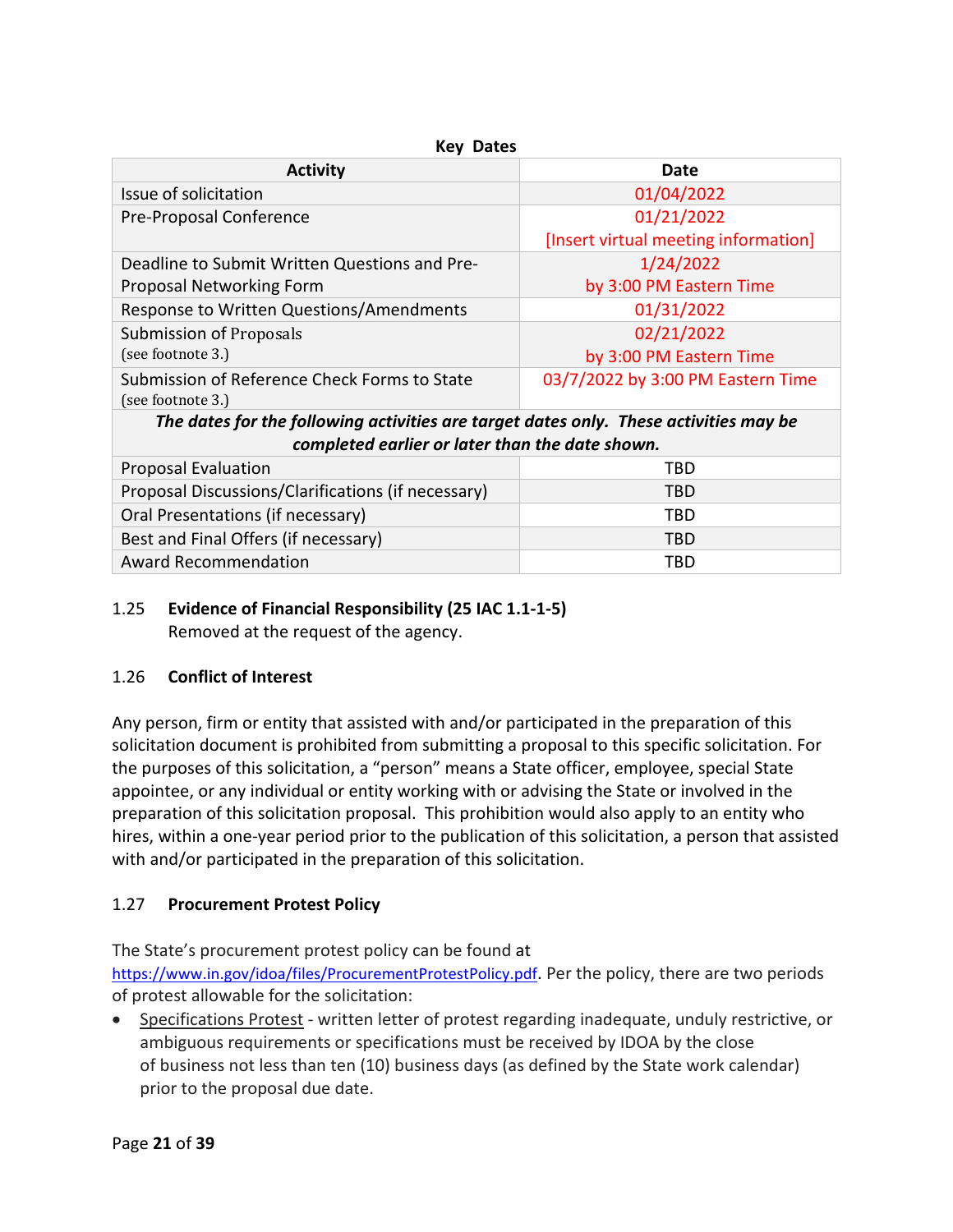• Award Recommendation Letter Protest - written letter of protest regarding the procurement methods and/or procedures used during the procurement process must be received by IDOA by the close of business within five (5) business days (as defined by the State work calendar) after the date of the Award Recommendation Letter.

Additional details as to the required content in the letter and the steps involved in a protest can be found in the State's Procurement Protest Policy at [https://www.in.gov/idoa/files/ProcurementProtestPolicy.pdf.](https://www.in.gov/idoa/files/ProcurementProtestPolicy.pdf)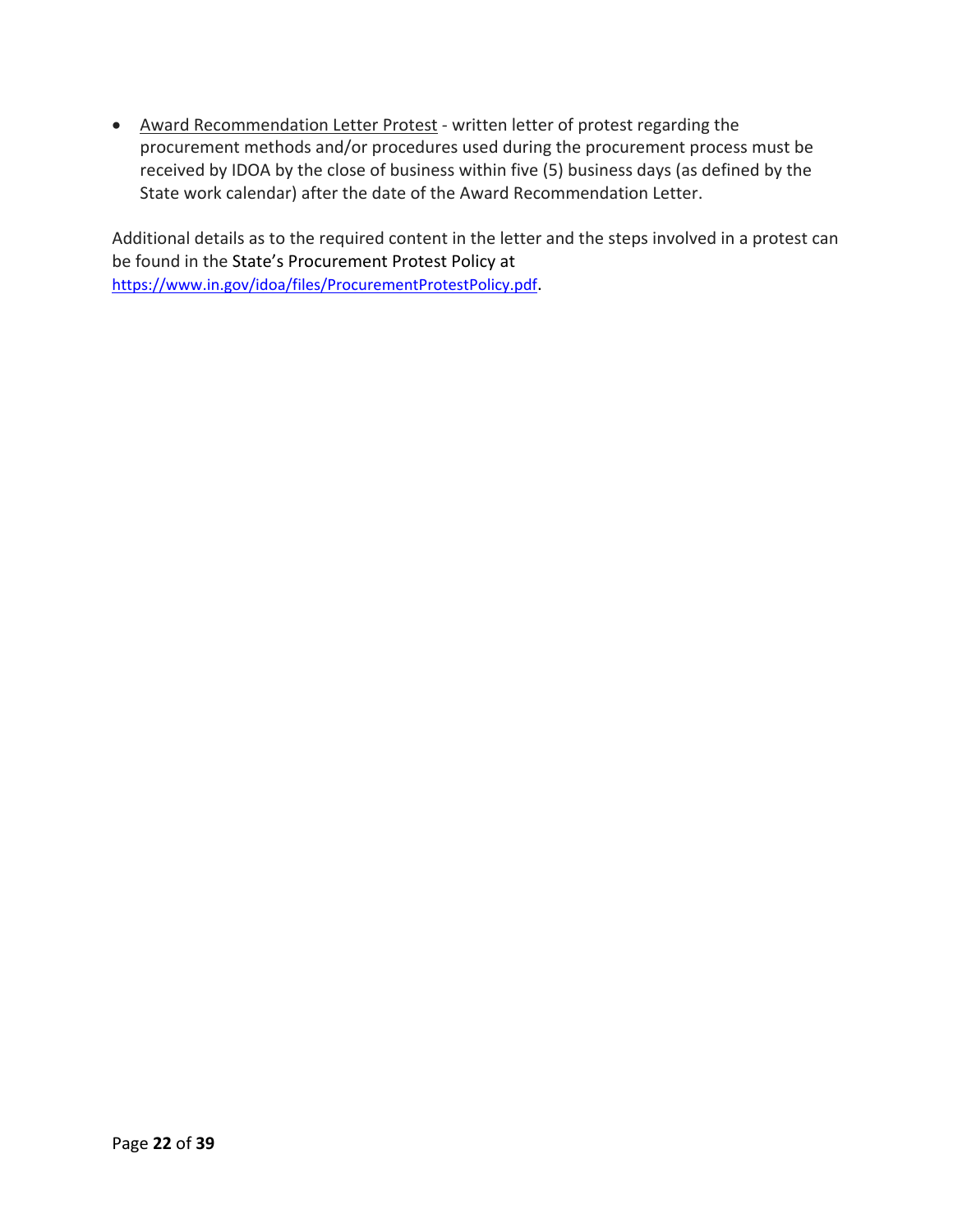#### **Section Two Proposal Preparation Instructions**

#### <span id="page-22-1"></span><span id="page-22-0"></span>2.1 **General**

To facilitate the timely evaluation of proposals, a standard format for proposal submission has been developed and is described in this section. All Respondents are required to format their proposals in a manner consistent with the guidelines described below:

- **The Executive Summary must be in the form of a letter.**
- Each item, Executive Summary, Business Proposal, Technical Proposal, Cost Proposal, and attachments as examples, must be separate standalone electronic files. Please do not submit your proposal as one large file. For quicker and manageable uploading of proposal documents, the State encourages Respondents to break down their proposals into small file sizes and use compressed zip files, where possible.
- A Bidder ID and password are required to submit a response. For more information, visit Support Portal Help Center at

#### [https://fs.gmis.in.gov/psc/guest/SUPPLIER/ERP/c/NUI\\_FRAMEWORK.PT\\_LANDINGPAGE.GBL?&](https://fs.gmis.in.gov/psc/guest/SUPPLIER/ERP/c/NUI_FRAMEWORK.PT_LANDINGPAGE.GBL?&) Video instruction on how to submit an electronic proposal at <https://www.in.gov/idoa/wbt/SupplierElectronicBidding/index.html>

**Bidder ID and password issues are handled by reporting an issue to the State of Indiana** Office of Technology. Issues are handled in the order in which they are received. It is the Respondents' risk to rely upon the system and State technical support on the day the response is due. IDOA is not able to assist with these types of issues and these issues are not justification to miss the submission deadline. Requests to extend the due date for these reasons will be denied. Responses not submitted by the deadline will not be considered. Report an Issue visit Support Portal Help Center at

[https://fs.gmis.in.gov/psc/guest/SUPPLIER/ERP/c/NUI\\_FRAMEWORK.PT\\_LANDINGPAGE.GBL?&](https://fs.gmis.in.gov/psc/guest/SUPPLIER/ERP/c/NUI_FRAMEWORK.PT_LANDINGPAGE.GBL?&)

- **The State strongly encourages respondents to allow plenty of time when electronically** submitting their proposals. Waiting until the last day risks the response not being submitted or being disqualified because it is incomplete. The Supplier Portal allows documents to be edited until the proposal due date. Therefore, documents can be loaded over several days. The Supplier Portal will not accept proposals once the proposal due date and Eastern time has expired, even if the Respondent has already begun uploading documents.
- **Please submit all attachments in their original format. Any attempt to manipulate the** format of the document that deviates from the current format will put your proposal at risk of disqualification.
- Confidential Information must also be clearly marked per **Attachment J**.

#### <span id="page-22-2"></span>2.2 **Executive Summary**

The Executive Summary must address the following topics except those specifically identified as "optional."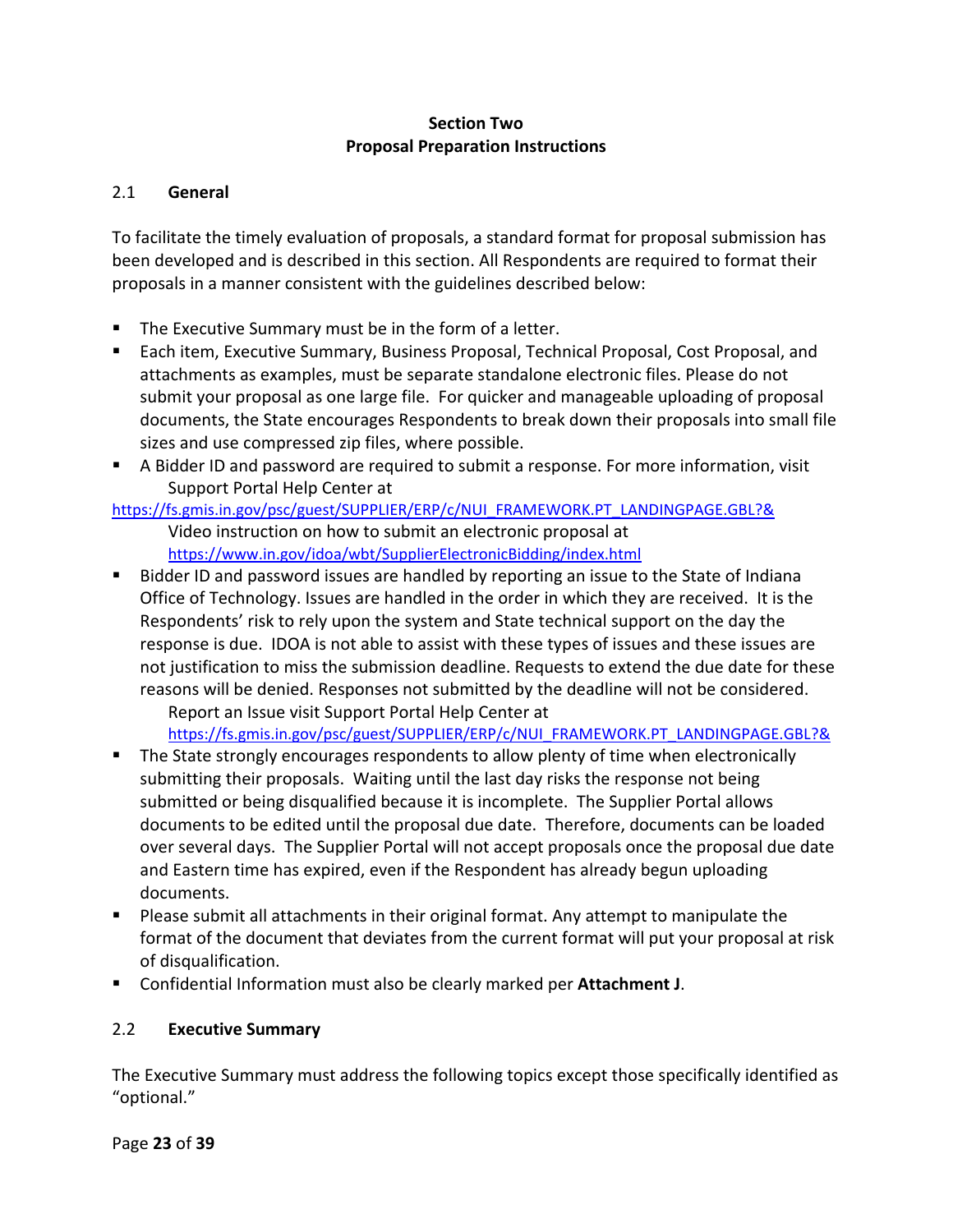#### <span id="page-23-0"></span>2.2.1 **Summary of Ability and Desire to Supply the Required Products or Services**

The Executive Summary must briefly summarize the Respondent's ability to supply the requested products and/or services that meet the requirements defined in [Section 2.4](#page-28-4) of this solicitation.

#### <span id="page-23-1"></span>2.2.2 **Signature of Authorized Representative**

A person authorized to commit the Respondent to its representations and who can certify that the information offered in the proposal meets all general conditions including the information requested in [Section 2.3.4,](#page-24-3) must sign the Executive Summary. **In the Executive Summary, please indicate the principal contact for the proposal along with an address, telephone, and e-mail address, if that contact is different than the individual authorized for signature.**

#### <span id="page-23-2"></span>2.2.3 **Respondent Notification**

Unless otherwise indicated in the Executive Summary, Respondents will be notified via e-mail.

It is the Respondent's obligation to notify the Procurement Division of any changes in any address that may have occurred since the origination of this solicitation. The Procurement Division will not be held responsible for incorrect vendor/contractor/respondent addresses.

#### <span id="page-23-3"></span>2.2.4 **Secretary of State**

The Respondent shall indicate their status with respect to the Office of the Indiana Secretary of State.

#### <span id="page-23-4"></span>2.2.5 **Other Information**

This item is optional. Any other information the Respondent may wish to briefly summarize will be acceptable.

#### <span id="page-23-5"></span>2.3 **Business Proposal**

The Business Proposal must address the following topics except those specifically identified as "optional." **The Business Proposal Template is Attachment E.** 

Any attempt to manipulate the format of the document that deviates from the current format will put your proposal at risk for disqualification.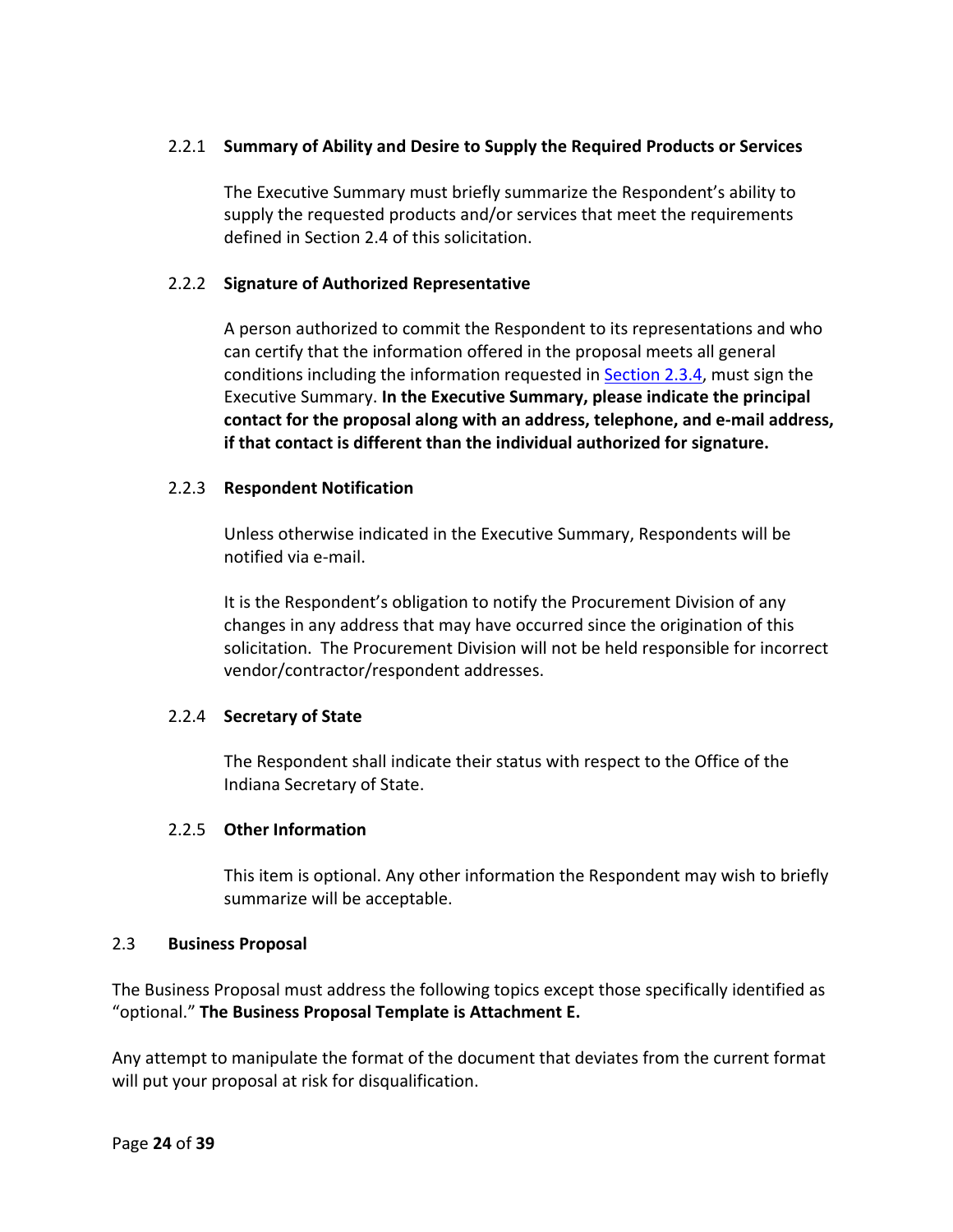#### <span id="page-24-0"></span>2.3.1 **General (optional)**

This section of the business proposal may be used to introduce or summarize any information the Respondent deems relevant or important to the State's successful acquisition of the products and/or services requested in this solicitation.

#### <span id="page-24-1"></span>2.3.2 **Respondent's Company Structure**

The legal form of the Respondent's business organization, the state in which formed (accompanied by a certificate of authority), the types of business ventures in which the organization is involved, and a chart of the organization are to be included in this section. If the organization includes more than one (1) product division, the division responsible for the development and marketing of the requested products and/or services in the United States must be described in more detail than other components of the organization.

#### <span id="page-24-2"></span>2.3.3 **Respondent's Diversity, Equity, and Inclusion Information**

With the Cabinet appointment of a Chief Equity, Inclusion and Opportunity Officer on February 1, 2021, the State of Indiana sought to highlight the importance of this issue to the State. Please share leadership plans or efforts to measure and prioritize diversity, equity, and inclusion. Also, what is the demographic compositions of Respondents' Executive Staff and Board Members, if applicable.

#### <span id="page-24-3"></span>2.3.4 **Company Financial Information**

This section must include documents to demonstrate the Respondent's financial stability. Examples of acceptable documents include most recent Dunn & Bradstreet Business Report (preferred) or audited financial statements for the two (2) most recently completed fiscal years. If neither of these can be provided, explain why, and include an income statement and balance sheet, for each of the two most recently completed fiscal years.

If the documents being provided by the Respondent are those of a parent or holding company, additional information should be provided for the entity/organization directly responding to this solicitation. That additional information **should explain the business relationship between the entities and demonstrate the financial stability of the entity/organization which is directly responding to this solicitation.**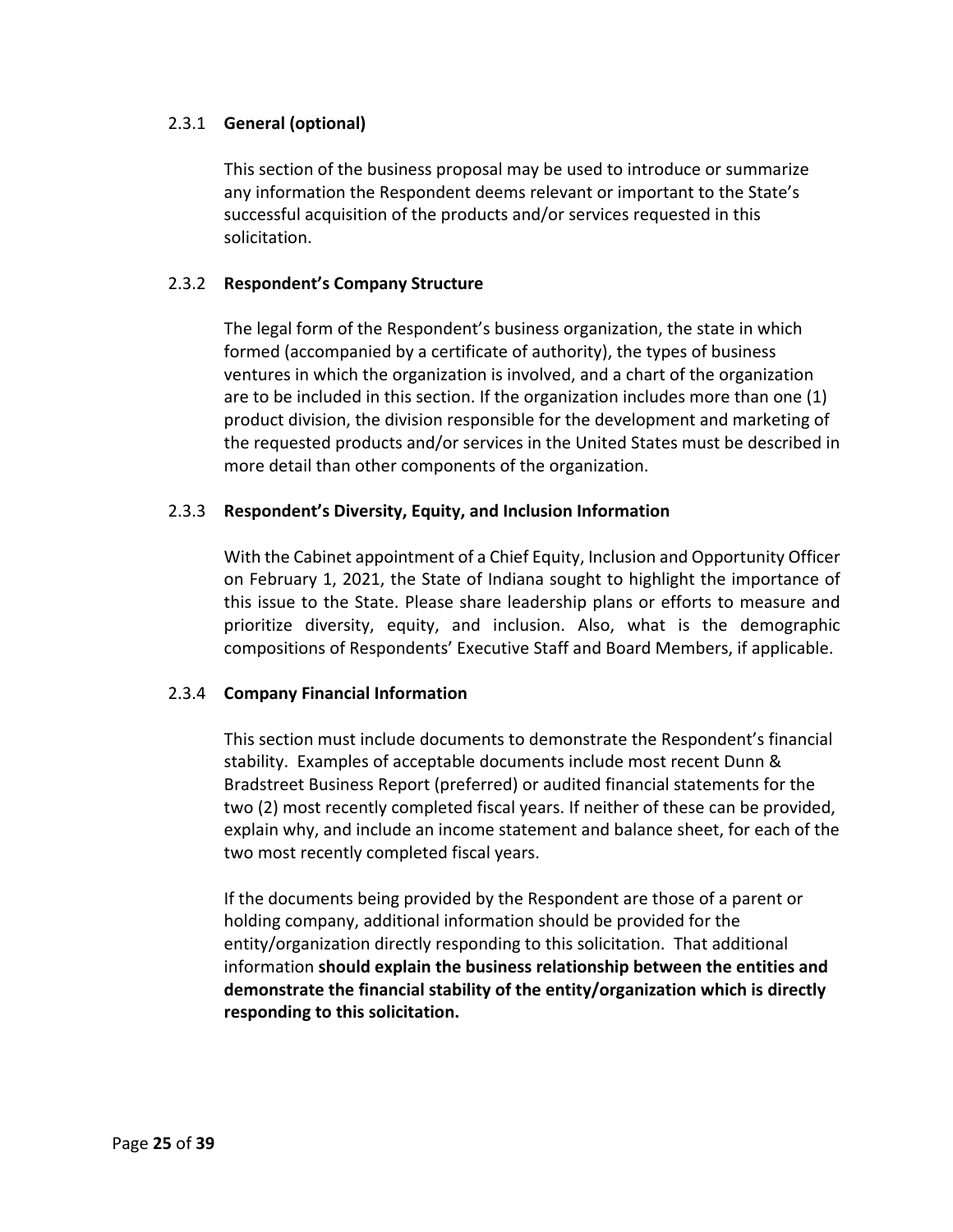#### <span id="page-25-0"></span>2.3.5 **Integrity of Company Structure and Financial Reporting**

This section must include a statement indicating that the CEO and/or CFO, of the responding entity/organization, has taken personal responsibility for the thoroughness and correctness of any/all financial information supplied with this proposal. The areas of interest to the State in considering corporate responsibility include the following items: separation of audit functions from corporate boards and board members, if any, the manner in which the organization assures board integrity, and the separation of audit functions and consulting services. The State will consider the information offered in this section to determine the responsibility of the Respondent under IC 5-22-16-1(d).

#### <span id="page-25-1"></span>2.3.6 **Contract Terms/Clauses**

A sample contract that the State expects to execute with the successful Respondent(s) is provided in **Attachment B**. This contract contains mandatory clauses. Mandatory clauses are listed below and are non-negotiable. Other clauses are substantively required. It is the State's expectation that the final contract will be substantially similar to the sample contract provided in **Attachment B**.

Please review the contract and indicate per **Attachment J,** your acceptance of mandatory contract clauses. If a non-mandatory clause is not acceptable as worded, suggest specific alternative wording to address issues raised by the specific clause in **Attachment E**. If you require additional contract terms, please include them in this section. To reiterate it's the State's strong desire to not deviate from the contract provided in the attachment and as such the State may reject all requested changes.

The mandatory contract terms are as follows:

- Authority to Bind Contractor
- Compliance with Laws
- Drug-Free Workplace Certification
- Employment Eligibility Verification (E-Verify)
- Funding Cancellation
- Governing Law
- Indemnification
- Information Technology Enterprise Architecture Requirements
- Nondiscrimination Clause
- Penalties/Interest/Attorney's Fees
- Termination for Convenience
- Non-Collusion and Acceptance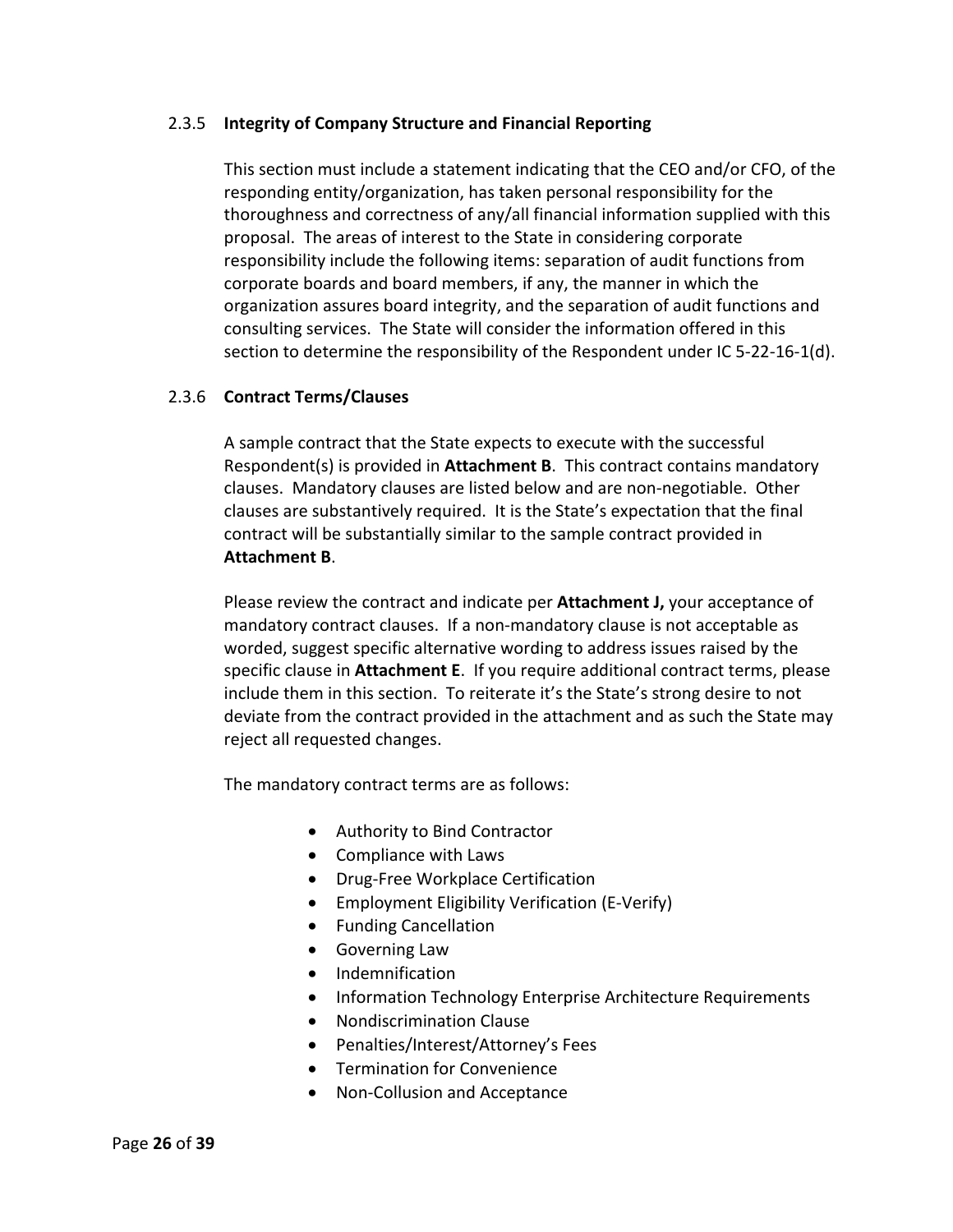The substantively required terms are as follows:

- Duties of Contractor, Consideration, and Term of Contract
- Ownership of Documents and Materials
- Payments

This solicitation and all portions of the Respondent's response will be incorporated as part of the final contract.

#### <span id="page-26-0"></span>2.3.7 **References**

Reference information is captured on **Attachment H**. Respondent should complete the reference information portion of the **Attachment H** which includes the name, address, and telephone number of the client facility and the name, title, and phone number or email of a person who may be contacted for further information if the State elects to do so. The rest of **Attachment H** should be completed by the reference and **emailed DIRECTLY** to the State. The State should receive three (3) **Attachment H**s from clients for whom the Respondent has provided products and/or services that are the same, or similar, to those products and/or services requested in this solicitation. **Attachment H** should be submitted t[o mailto:idoareferences@idoa.in.gov.](mailto:idoareferences@idoa.in.gov) **Attachment H** should be submitted no more than ten (10) business days after the proposal submission due date listed in [Section 1.24](#page-19-1) of the solicitation. Please provide the customer information for each reference.

#### <span id="page-26-1"></span>2.3.8 **Registration to do Business**

#### Secretary of State

Respondents providing the products and/or services required by this solicitation must be registered to do business within the State by the Indiana Secretary of State. This process must be concluded prior to contract negotiations with the State. It is the successful Respondent's responsibility to complete the required registration with the Secretary of State a[t www.in.gov/sos.](http://www.in.gov/sos) The Respondent must indicate the status of registration, in the Executive Summary.

Department of Administration, Procurement Division

To complete the on-line Bidder registration, go to the Bidder Profile Registration website at

[https://fs.gmis.in.gov/psc/guest/SUPPLIER/ERP/c/NUI\\_FRAMEWORK.PT\\_LANDINGPAGE.](https://fs.gmis.in.gov/psc/guest/SUPPLIER/ERP/c/NUI_FRAMEWORK.PT_LANDINGPAGE.GBL?&) [GBL?&.](https://fs.gmis.in.gov/psc/guest/SUPPLIER/ERP/c/NUI_FRAMEWORK.PT_LANDINGPAGE.GBL?&) The Bidder registration offers email notification of upcoming solicitation opportunities, corresponding to the Bidder's area(s) of interest, selected during the registration process. Respondents need to be registered to submit a proposal. Completion of the Bidder registration will result in your name being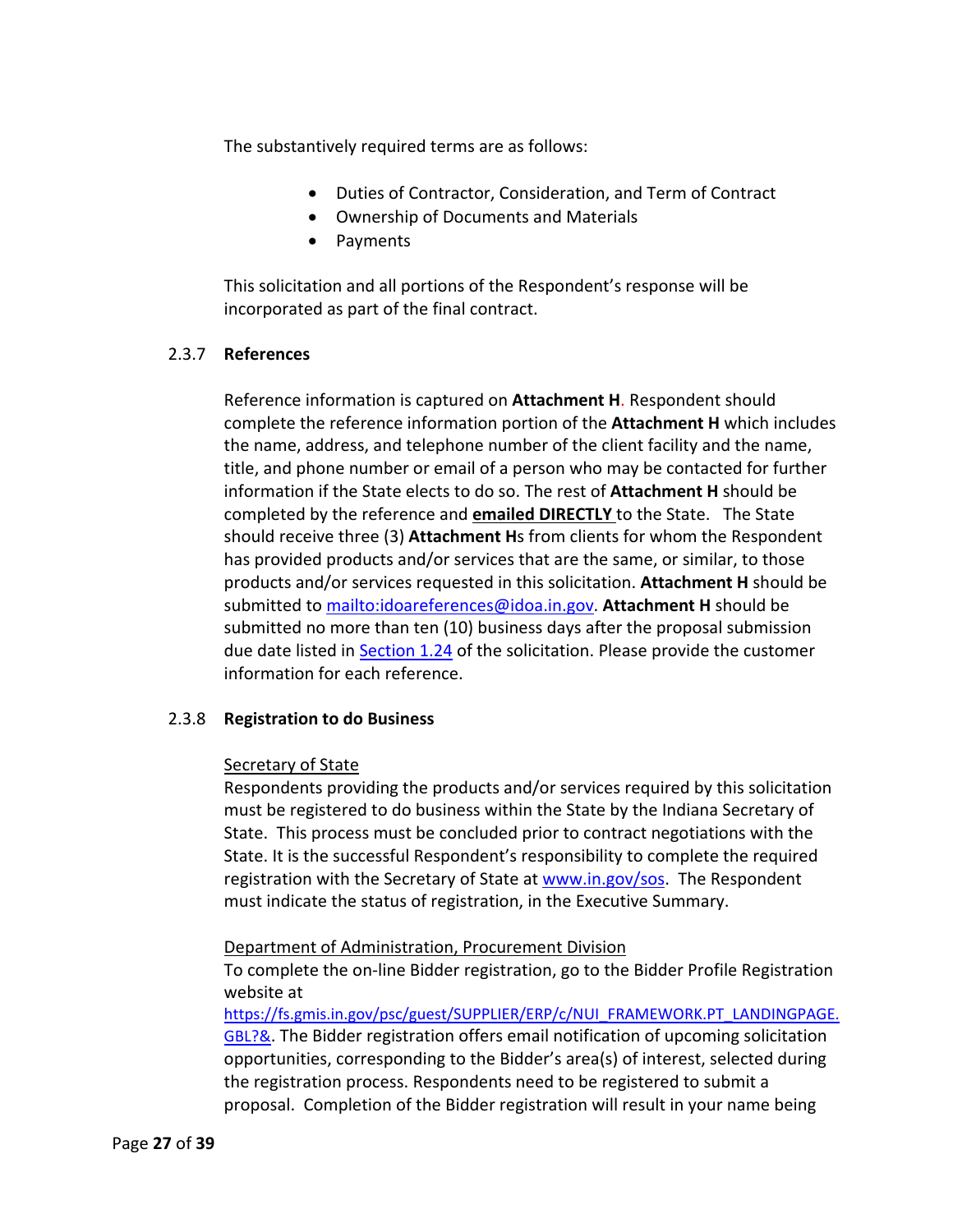added to the Bidder's Database, for email notification. The Bidder registration requires some general business information, an indication of the types of goods and services you can offer the State of Indiana, and locations(s) within the state that you can supply or service. There is no fee to be placed in Procurement Division's Bidder Database.

#### <span id="page-27-0"></span>2.3.9 **Authorizing Document**

A person authorized to commit the Respondent to its representations and who can certify that the information offered in the bid response meets all general conditions must sign the Executive Summary, please indicate the principal contact for the proposal along with an address, telephone number, and e-mail address, if that contact is different than the individual authorized for signature. Additionally, the Company's Bidder ID #, FEIN, Type of Business (i.e., Corporation, Sole Proprietor, LLC, etc.), and North American Industry Classification System (NAICS) Code should all be included in the Executive Summary with the contact information.

#### <span id="page-27-1"></span>2.3.10 **Diversity Subcontractor Agreements**

- a. Per RFP Section 1.21, Minority & Women's Business Enterprises (MBE/WBE), and 1.22 Indiana Veteran Owned Small Business Subcontractor (IVOSB), explain process followed to engage with potential MBE, WBE and IVOSB owned, Indiana certified businesses listed on Division of Supplier Diversity site. List the businesses invited to discuss the opportunity for potential partnership.
- b. If not proposing each MBE, WBE or IVOSB subcontractor partnership, explain the rationale for declining to do so. Complete this for each category not proposed.

#### <span id="page-27-2"></span>2.3.11 **Evidence of Financial Responsibility**

Removed at the request of the agency.

#### <span id="page-27-3"></span>2.3.12 **General Information**

Each Respondent must enter your company's general information including contact information.

- **a.** Does your Company have a formal disaster recovery plan? Please provide a yes/no response. If no, please provide an explanation of any alternative solution your company has to offer. If yes, please note and include as an attachment.
- **b.** What is your company's technology and process for securing any State information that is maintained within your company?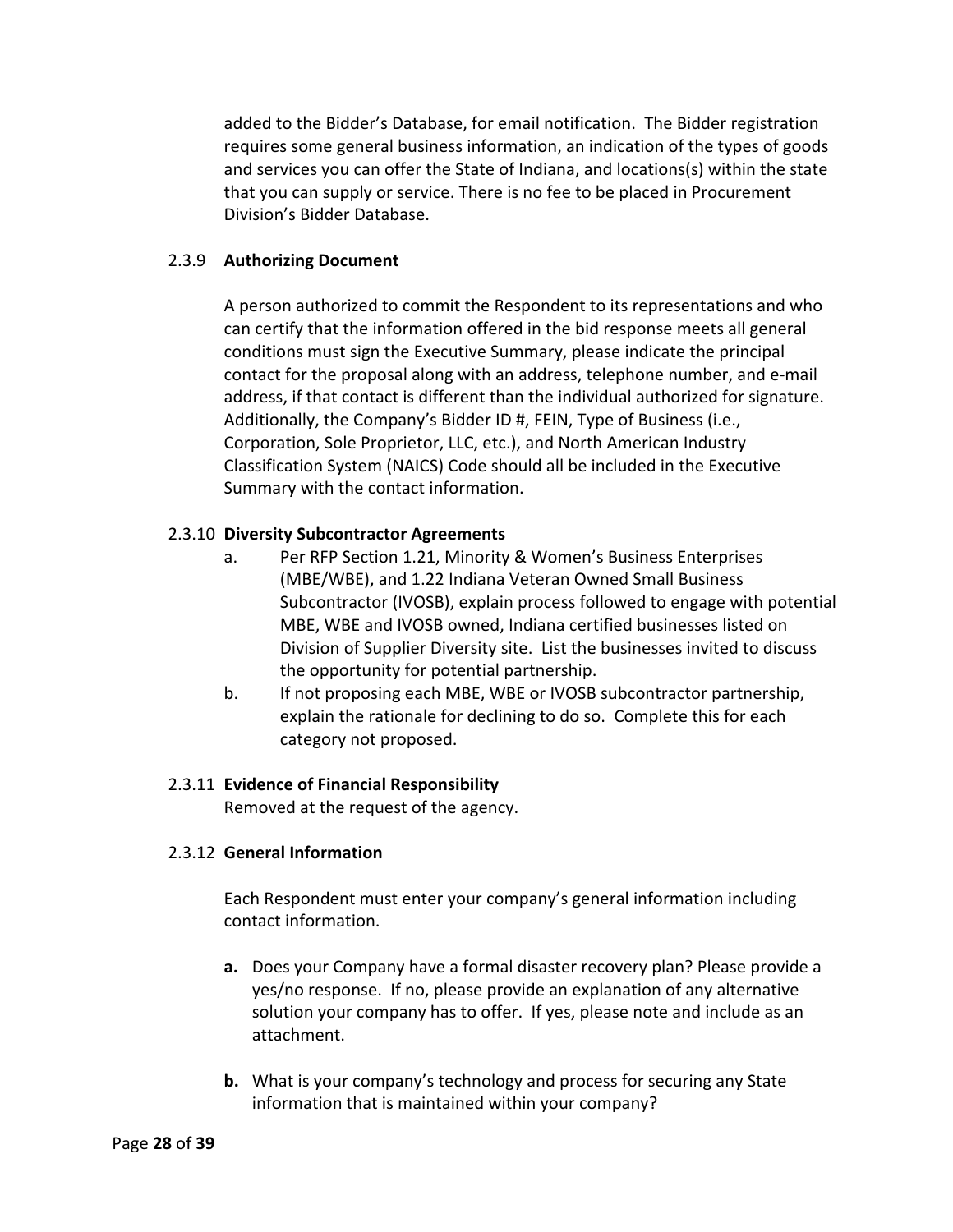#### <span id="page-28-0"></span>2.3.13 **Experience Serving State Governments**

Each Respondent is asked to please provide a brief description of your company's experience in serving state governments and/or other governmental bodies.

#### <span id="page-28-1"></span>2.3.14 **Experience Serving Similar Clients**

Each Respondent is asked to please describe your company's experience in serving clients of a similar size to the State that also had a similar scope. Please provide specific clients and detailed examples.

#### <span id="page-28-2"></span>2.3.15 **Payment**

Removed at the agencies request.

#### <span id="page-28-3"></span>2.3.16 **Extending Pricing to Other Governmental Bodies** Removed at the agencies request.

#### <span id="page-28-4"></span>2.4 **Technical Proposal**

The Technical Proposal must be divided into the sections as described below. Every point made in each section must be addressed in the order given. The same outline numbers must be used in the response. Where appropriate, supporting documentation may be referenced by a page and paragraph number. However, when this is done, the body of the Technical Proposal must contain a meaningful summary of the referenced material. **The referenced document must be included as an appendix to the technical proposal with referenced sections clearly marked**. If there are multiple references or multiple documents, these must be listed and organized for ease of use by the State. **The Technical Proposal Template is Attachment F.** 

Any attempt to manipulate the format of the document that deviates from the current format will put your proposal at risk of disqualification.

#### <span id="page-28-5"></span>2.5 **Cost Proposal**

#### **The Cost Proposal Template is Attachment D.**

The Cost Proposal must be submitted in the original format. Any attempt to manipulate the format of the Cost Proposal document, attach caveats to pricing, or submit pricing that deviates from the current format will put your proposal at risk of disqualification.

#### **Cost Proposal Narrative**

The Respondent should provide a brief narrative (not longer than two pages) in support of each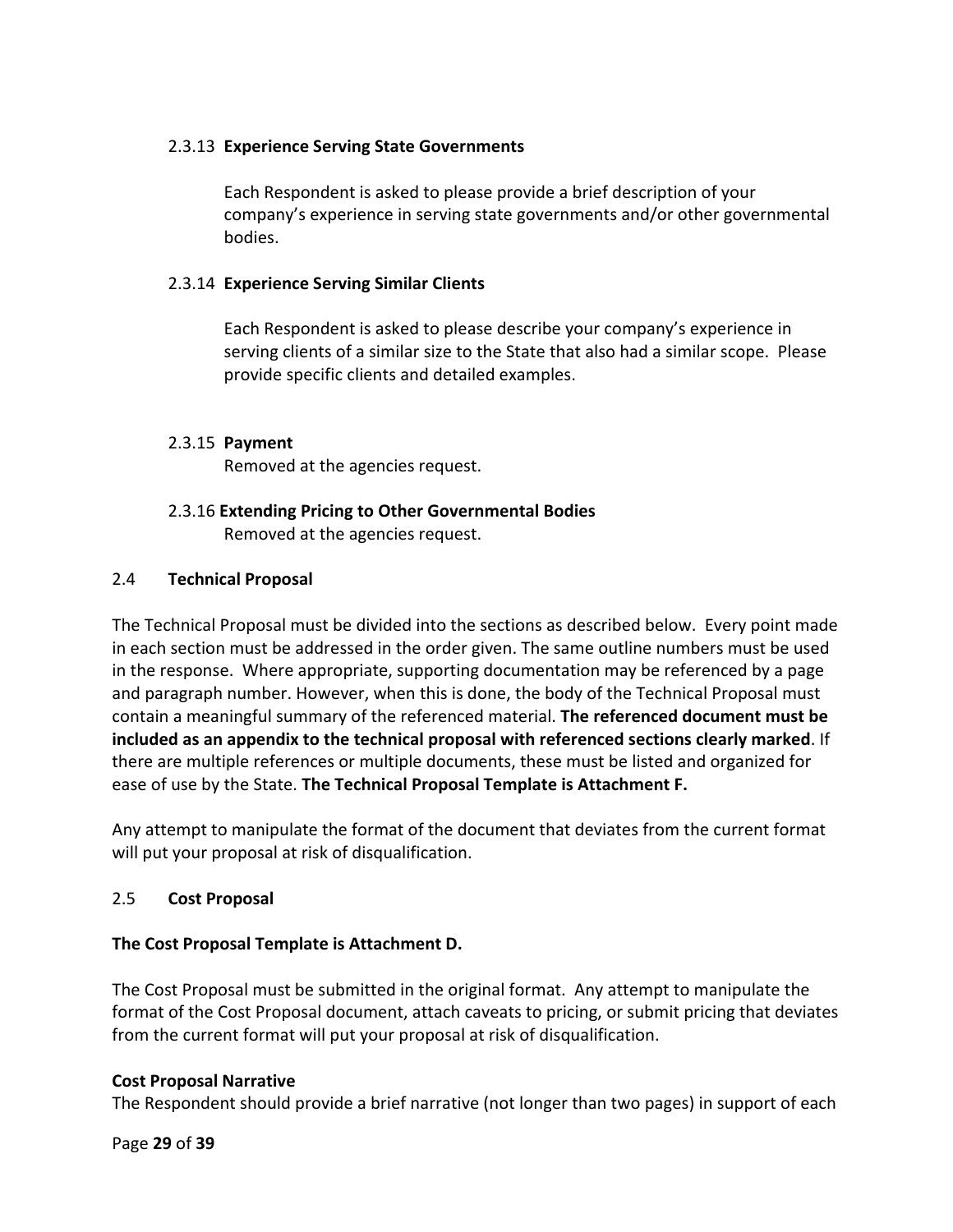Cost Proposal item. The narrative should be focused on clarifying how the proposed prices correspond directly to the Respondent's Technical Proposal. For example, evaluators will expect detailed explanation of *Maintenance and Support* to correspond to *Maintenance and Support items* if described in the Technical Proposal. **Please compose and return this document in a PDF format, labeled as "Cost Proposal Narrative".** 

#### **Cost Assumptions, Conditions and Constraints**

The Respondent should list and describe as part of its Cost Proposal any special cost assumptions, conditions, and/or constraints relative to, or which impact, the prices presented on the Cost Schedules. It is of particular importance to describe any assumptions made by the Respondent in the development of the Respondent's Technical Proposal that have a material impact on price. It is in the best interest of the Respondent to make explicit the assumptions, conditions, and/or constraints that underlie the values presented on the Cost Schedules. Assumptions, conditions, or constraints that conflict with the solicitation requirements is not acceptable. **Please compose and return this document in a PDF format, labeled as "Cost Assumptions, Conditions and Constraints".**

#### <span id="page-29-0"></span>2.6 **Attestation Form**

The Attestation Form is **Attachment J**. This is the formal declaration of responses to the following as well as to the additional areas cited within Attachment J as it relates to this solicitation.

#### <span id="page-29-1"></span>**2.6.1 Indiana Economic Impact**

All companies desiring to do business with State Agencies must complete an "Indiana Economic Impact" form (**Attachment C**). This is not a separate evaluation item scored as set forth in **Section 3.2** but still a required form. The collection and recognition of the information collected with the Indiana Economic Impact form places a strong emphasis on the economic impact a project will have on Indiana and its residents regardless of where a business is located. The collection of this information does not restrict any company or firm from doing business with the State. The amount entered in Line 16 "Total amount of this proposal, bid, or current contract" should match the amount entered in the **Attachment D**, Cost Proposal Template.

#### <span id="page-29-2"></span>**2.6.2 Buy Indiana Initiative/Indiana Company**

It is the Respondent's responsibility to confirm its Buy Indiana status for this portion of the process. If a Respondent has previously registered its business with IDOA and wishes to be certified as a Buy Indiana entity, go to the Buy Indiana website at<https://www.in.gov/idoa/2467.htm> and click on the Supplier Portal Login link to update this registration. When updating Bidder Registration, indicate interest in learning if the business qualifies for Buy Indiana. Upon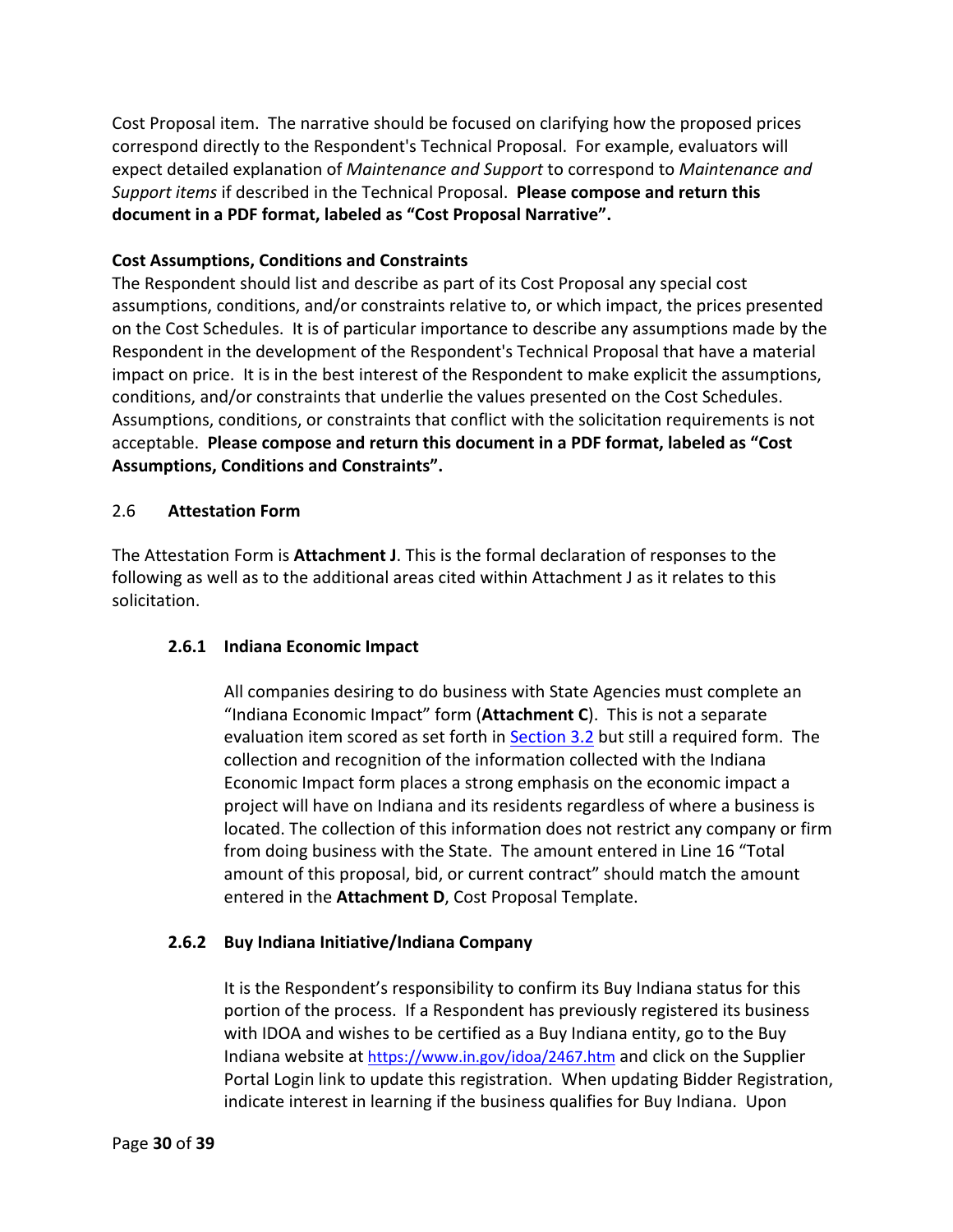answering YES, look for more information via email. Respondents may only select one category as shown below. Indicate your selection by clicking the check box next to the certification paragraph. Supporting documents may be required. They should be uploaded so the certification team can review. Once this is complete, save your selection and exit your account.

Respondents not previously registered with IDOA must go to the Buy Indiana website at<https://www.in.gov/idoa/2467.htm> and click on the link to register. During the registration process, follow the steps outlined in the paragraph above to certify your business' status. The Respondent's Buy Indiana status must be finalized when the solicitation response is submitted to the State.

Respondent must clearly indicate whether they intend to claim in **Attachment J** (Respondent will only be evaluated on the criteria selected/cited from IC 5-22- 15-20.5).

#### **When applying to Buy IN status, be sure to allow sufficient time to complete this process, at least twenty (20) business days.**

Approval will be documented by a system generated notification sent to the point of contact email address provided within the Bidder Registration profile. This is to be attached as a screenshot (copied/pasted) for response evaluation. If this document cannot be provided, affirm Buy IN status in a letter, on company letterhead. Provide sufficient detail so the State can confirm approval of the entity. Buy IN must be affirmatively claimed and documentation submitted per **Attachment J. The State will not look up status of each Respondent in a search to determine eligibility of potential provide points**.

#### **Defining an Indiana Business:**

"Indiana business" refers to any of the following:

- (1) A business whose principal place of business is located in Indiana.
- (2) A business that pays a majority of its payroll (in dollar volume) to residents of Indiana.
- (3) A business that employs Indiana residents as a majority of its employees.
- (4) A business that makes significant capital investments in Indiana.
- (5) A business that has a substantial positive economic impact on Indiana.

#### **Substantial Capital Investment**:

Any company that can demonstrate a minimum capital investment in Indiana of \$5 million or more in plant and/or equipment or annual lease payments in Indiana of \$2.5 million or more shall qualify as an Indiana business under I.C.5- 22-15-20.5 (b)(4).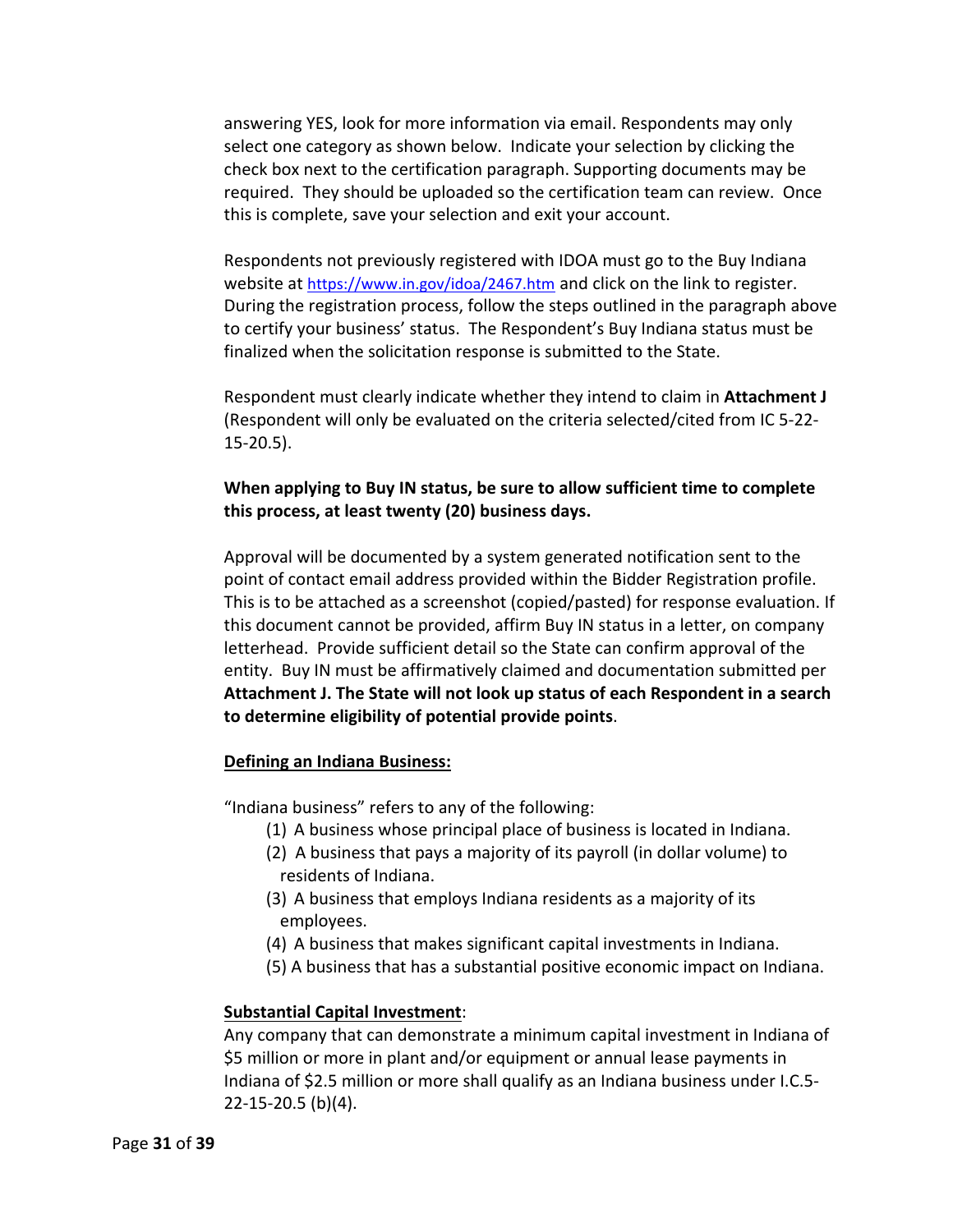#### **Substantial Indiana Economic Impact**:

Any company that is in the top 500 companies (adjusted) for one of the following categories: number of employees (DWD), unemployment taxes (DWD), payroll withholding taxes (DOR), or Corporate Income Taxes (DOR); it shall qualify as an Indiana business under I.C. 5-22-15-20.5 (b)(5).

#### <span id="page-31-0"></span>2.6.3 **Indiana Preferences**

Pursuant to IC 5-22-15-7, Respondent may claim only one (1) preference. For the purposes of this solicitation, this limitation to claiming one (1) preference applies to Respondent's ability to claim eligibility for Buy Indiana points. **Respondent must clearly indicate which preference(s) they intend to claim. Additionally, the Respondent's Buy Indiana status must be finalized by the due date of the solicitation.** 

Buy Indiana Refer to [Section 2.6.2](#page-29-2) for additional information.

#### <span id="page-31-1"></span>2.6.4 **Subcontractors**

The Respondent is responsible for the performance of any obligations that may result from this solicitation and shall not be relieved by the non-performance of any subcontractor. Respondent's proposal must identify all subcontractors including those not submitted in **Attachment A and/or Attachment A1** and describe the contractual relationship between the Respondent and each subcontractor. Per instructions in **Attachment J**, either a copy of the **executed subcontract** or a **letter of agreement** over the official signature of the firms involved must accompany each proposal.

Any subcontracts entered into by the Respondent must be in compliance with all State statutes and will be subject to the provisions thereof. For each portion of the proposed products or services to be provided by a subcontractor, **the technical proposal must include the identification of the functions to be provided by the subcontractor and the subcontractor's related qualifications and experience**.

The combined qualifications and experience of the Respondent and any or all subcontractors will be considered in the State's evaluation. The Respondent must furnish information to the State as to the amount of the subcontract, the qualifications of the subcontractor for guaranteeing performance, and any other data that may be required by the State. All subcontracts held by the Respondent must be made available upon request for inspection and examination by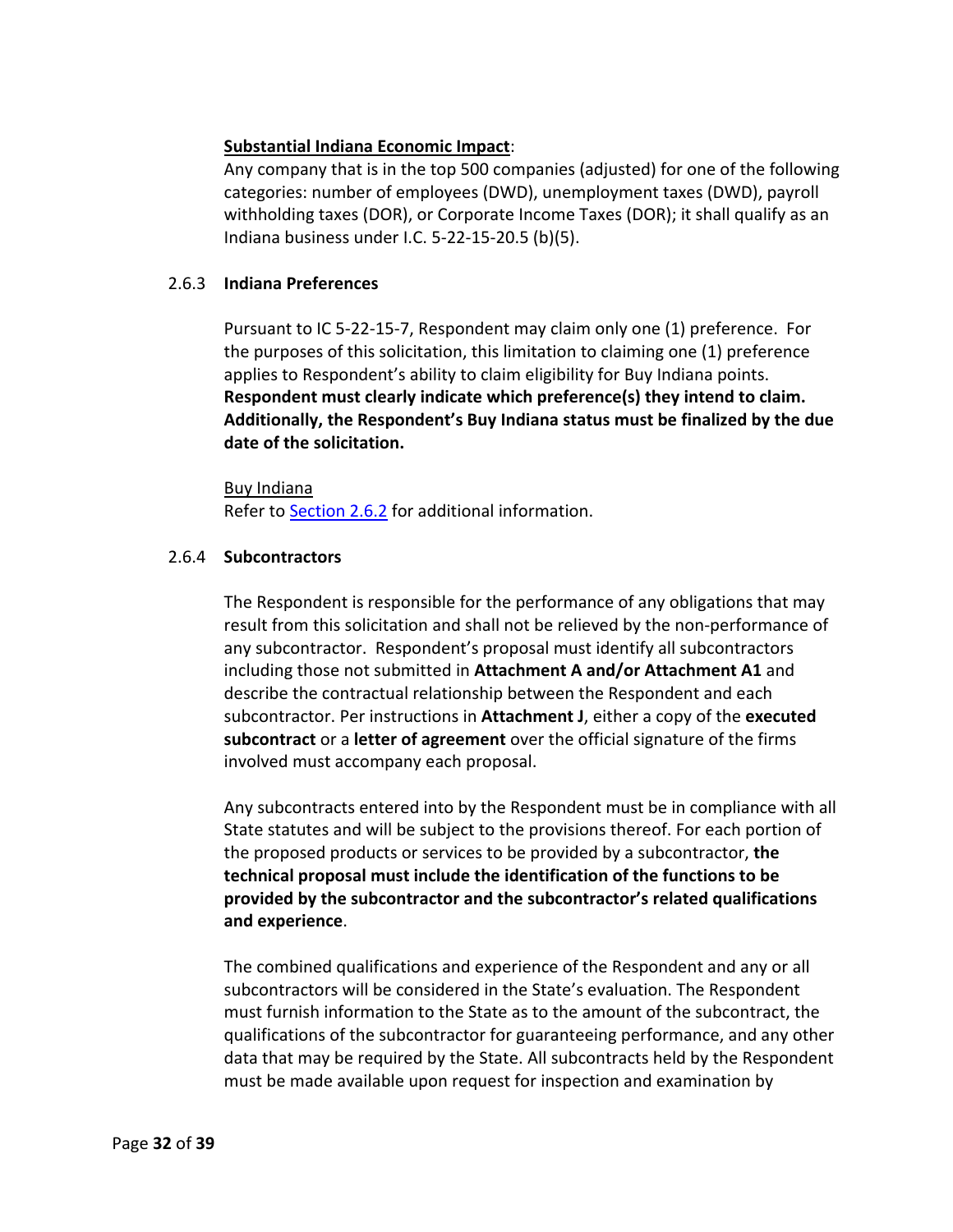appropriate State officials, and such relationships must meet with the approval of the State.

The Respondent must list any subcontractor's name, address, and the state in which formed that are proposed to be used in providing the required products or services. The subcontractor's responsibilities under the proposal, anticipated dollar amount for subcontract, the subcontractor's form of organization, and an indication from the subcontractor of a willingness to carry out these responsibilities are to be included for each subcontractor. This assurance in no way relieves the Respondent of any responsibilities in responding to this solicitation or in completing the commitments documented in the proposal. The Respondent must indicate which, if any, subcontractors qualify as a Minority Business Enterprise, Women's Business Enterprise, or Veteran Owned Small Business under IC 4-13-16.5-1 and IC 5-22-14-3.5. See [Section 1.21,](#page-15-2) [Section 1.22](#page-17-0) and **Attachments A/A1** for Minority, Women, and Veteran Business information.

IVOSB entities (whether a prime or subcontractor) must have a Bidder ID. If registered with IDOA, this should have already been provided (as with MWBEs). IVOSBs that are only registered with the Federal Center for Veterans Business Enterprise will need to ensure that they also have a Bidder ID provided by IDOA (please see [Section 2.3.8](#page-26-1) for details).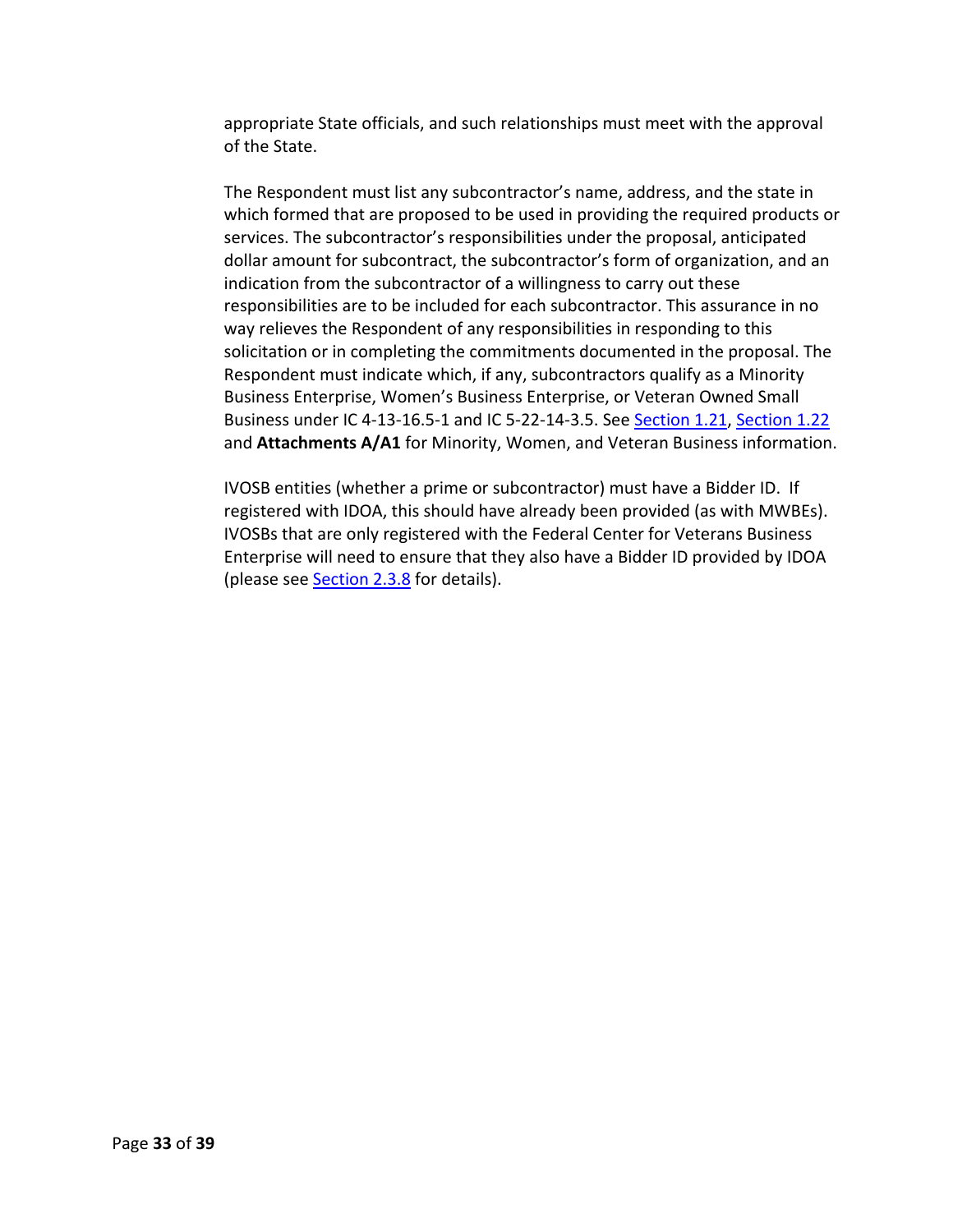### **Section Three Proposal Evaluation**

#### <span id="page-33-1"></span><span id="page-33-0"></span>3.1 **Proposal Evaluation Procedure**

The State has selected a group of personnel to act as a proposal evaluation team. Subgroups of this team, consisting of one or more team members, will be responsible for evaluating proposals with regard to compliance with solicitation requirements. All evaluation personnel will use the evaluation criteria stated in [Section 3.2.](#page-33-2)

The procedure for evaluating the proposals against the evaluation criteria will be as follows:

- 3.1.1 Each proposal will be evaluated for adherence to requirements on a pass/fail basis. Proposals that are incomplete or otherwise do not conform to proposal submission requirements may be eliminated from consideration. Further any proposals not meeting the Mandatory Requirements listed i[n Section 3.2,](#page-33-2) Step 1 and noted in **Attachment J** will be disqualified.
- 3.1.2 Each proposal will be evaluated based on the categories included in [Section 3.2.](#page-33-2) A point score has been established for each category.
- 3.1.3 Based on the results of this evaluation, the qualifying proposal determined to be the most advantageous to the State may be selected by IDOA and FSSA-DMHA for further action, such as contract negotiations. If, however, IDOA and FSSA-DMHA decide that no proposal is sufficiently advantageous to the State, the State may take whatever further action is deemed necessary to fulfill its needs. If, for any reason, a proposal is selected and it is not possible to consummate a contract with the Respondent, the State may begin contract preparation with another Respondent or determine that no such alternate proposal exists.

#### <span id="page-33-2"></span>3.2 **Evaluation Criteria**

Proposals will be evaluated based upon the proven ability of the Respondent to satisfy the requirements of the solicitation in a cost-effective manner. Each of the evaluation criteria categories is described below with a brief explanation of the basis for evaluation in that category. The points associated with each category are indicated following the category name (total maximum points = 103). Negative points may be assigned in the cost score.

Additionally, there is an opportunity for a bonus of three points if certain criteria are met. For further information, please reference [Section 3.2.3.](#page-35-2) If any one or more of the listed criteria on which the responses to this solicitation will be evaluated are found to be inconsistent or incompatible with applicable federal laws, regulations or policies, the specific criterion or criteria will be disregarded, and the responses will be evaluated and scored without considering such criterion or criteria.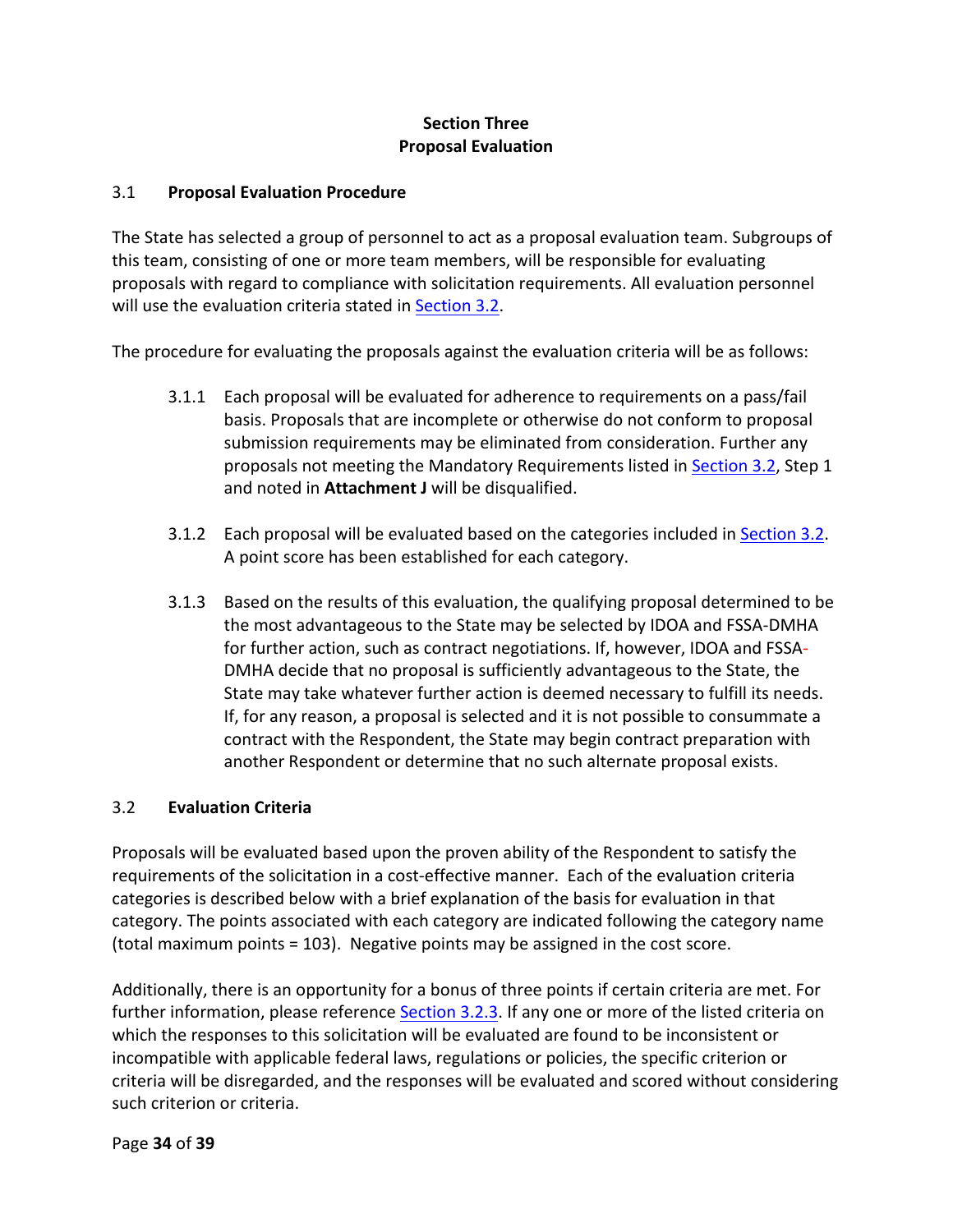| <b>Criteria</b>                                                        | <b>Points</b>                    |
|------------------------------------------------------------------------|----------------------------------|
| 1. Adherence to Mandatory Requirements                                 | Pass/Fail                        |
| 2. Management Assessment/Quality (Business)<br>and Technical Proposal) | 45 available points              |
| 3. Cost (Cost Proposal)                                                | 35 available points              |
| 4. Buy Indiana                                                         | 5                                |
| 5. Minority Business Enterprise Subcontractor                          | 5 (1 bonus points are available, |
| Commitment                                                             | see Section 3.2.5)               |
| 6. Women Business Enterprise Subcontractor                             | 5 (1 bonus points are available, |
| Commitment                                                             | see Section 3.2.5)               |
| 7. Indiana Veteran Owned Small Business                                | 5 (1bonus points are available,  |
| <b>Subcontractor Commitment</b>                                        | see Section 3.2.6)               |
| <b>Total</b>                                                           | 100 (103 if bonus awarded)       |

#### **Summary of Evaluation Criteria:**

All proposals will be evaluated using the following approach.

#### **Step 1**

In this step proposals will be evaluated only against Criteria 1 to ensure that they adhere to Mandatory Requirements. The Mandatory Requirements are:

- Executive Summary and required content;
- **Attachment A** and **A1** with commitment letters, and forms, if applicable;
- **Attachment C** Indiana Economic Impact Form, completed;
- **Attachment D** Cost Proposal, **Attachment E** Business Proposal, **Attachment F** Technical Proposal, unaltered and complete with all requested supporting documents.
- **Attachment J** Attestation Form, complete with all requested supporting documents.

Any proposals not meeting the Mandatory Requirements will be disqualified.

#### **Step 2**

The proposals that fulfill the Step 1 Mandatory Requirements will then be scored based on Criteria 2 and 3 ONLY. All proposals will be ranked based on their combined scores for Criteria 2 and 3 ONLY. This ranking will be used to create a "short list". Any proposal not making the "short list" will not be further evaluated.

Step 2 may include one or more rounds of proposal discussions, oral presentations, clarifications, and/or demonstrations focused on cost and other proposal elements. Step 2 may include additional "short lists" at the State's sole discretion.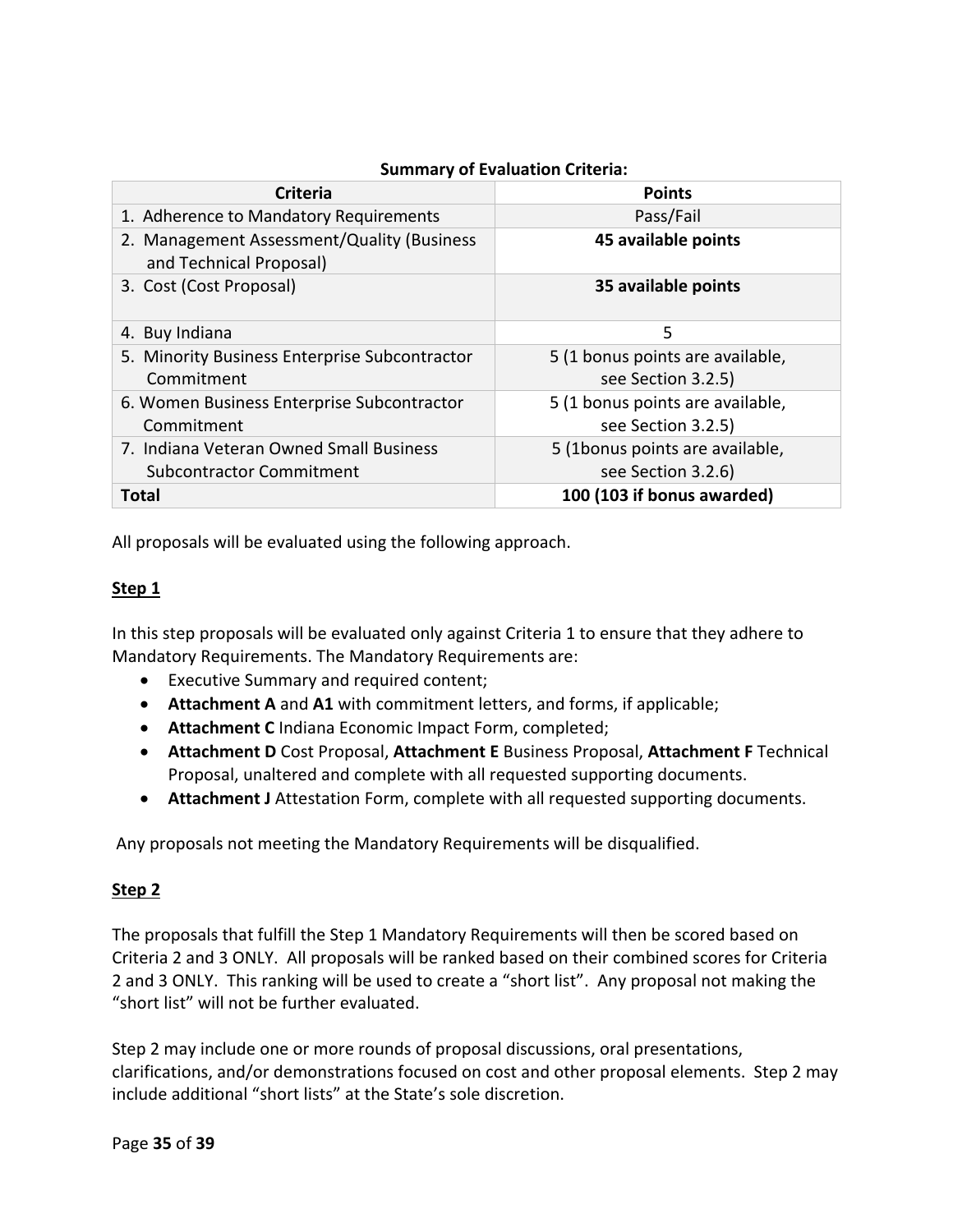#### **Step 3**

The short-listed proposals will then be evaluated based on the entire evaluation criteria outlined in the table above.

If the State conducts additional rounds of discussions and a BAFO round which lead to changes in either the technical or cost proposal for the short-listed Respondents, their scores will be recomputed.

<span id="page-35-0"></span>The section below describes the different evaluation criteria.

3.2.1 **Adherence to Requirements** – Pass/Fail Respondents passing this category move to Phase 2

#### **The following 2 categories cannot exceed 80 points.**

- <span id="page-35-1"></span>3.2.2 **Management Assessment/Quality 45** available points
- <span id="page-35-2"></span>3.2.3 **Price**

**35** available points

Cost scores will then be normalized to one another, based on the lowest cost proposal evaluated. The lowest cost proposal receives a total of 35 points. The normalization formula is as follows:

• *Respondent's Cost Score = (Lowest Cost Proposal / Total Cost of Proposal) X 35*

#### <span id="page-35-3"></span>3.2.4 **Buy Indiana Initiative** – 5 points

Respondents qualifying, and documenting per **Attachment J,** as an Indiana Company as defined in **Section 2.7** will receive 5 points in this category.

#### <span id="page-35-4"></span>3.2.5 **Minority Business Subcontractor Commitment** – 5 points[4](#page-35-5)

The following formula will be used to determine points to be awarded based on the MBE goals listed in [Section 1.20](#page-15-1) of this solicitation. Scoring is conducted based on an assigned 5-point, plus possible 1 bonus-points, scale. Points are assigned for respective MBE participation based upon the BAFO meeting or exceeding the established goals.

<span id="page-35-5"></span><sup>4</sup> Required documentation must, of course, be provided to receive points as described.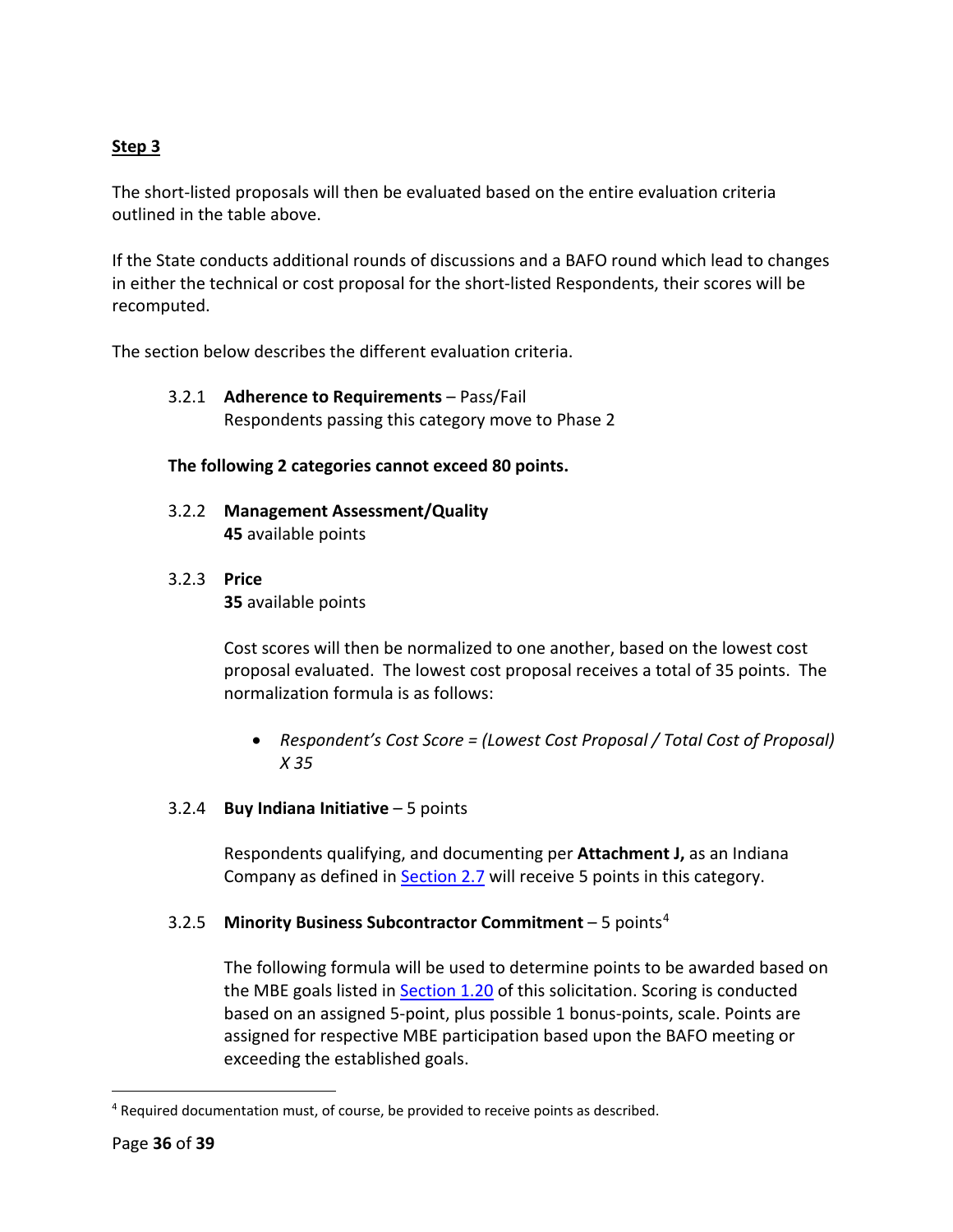If the respondent's commitment percentage is less than the established MBE goal, the maximum points achieved will be awarded according to the following schedule:

|  |  |  | <b>2% 1% 2% 3% 4% 5% 6% 7% 8%</b>                                                              |  |
|--|--|--|------------------------------------------------------------------------------------------------|--|
|  |  |  | <b>Pts.</b> $.625 \mid 1.25 \mid 1.875 \mid 2.5 \mid 3.125 \mid 3.75 \mid 4.375 \mid 5.0 \mid$ |  |

*NOTE: Fractional percentages will be rounded up or down to the nearest whole percentage. (e.g. 7.49% will be rounded down to 7% = 4.375 pts., 7.50% will be rounded up to 8% = 5.00 pts. Rounding will be calculated based on the Sub-Contract Amount, divided by the Total Bid Amount.)* 

If the respondent's commitment amount is greater than \$0 but the commitment percentage is rounded down to 0% for MBE participation the respondent will receive 0 points.

If the respondent's commitment amount is \$0 and thus the commitment percentage is 0% for MBE participation, a deduction of 1 point will be discounted on the respective MBE score.

The respondent with the greatest applicable VSC participation which exceeds the stated goal ("exceeds" defined herein as a commitment percentage that is equal to or greater than 9% before rounding) for the respective MBE category will be awarded 6 points (5 points plus 1 bonus point). In cases where there is a tie for the greatest applicable VSC participation and both firms exceed the goal for the respective MBE category both firms will receive 6 points.

#### <span id="page-36-0"></span>3.2.6 **Women Business Subcontractor Commitment** - 5 points [5](#page-36-1)

The following formula will be used to determine points to be awarded based on the WBE goals listed in [Section 1.20](#page-15-1) of this solicitation.

Scoring is conducted based on an assigned 5-point, plus possible 1 bonus-point, scale. Points are assigned for WBE participation based upon the BAFO meeting or exceeding the established goals.

If the Respondent's commitment percentage is less than the established WBE goal, the maximum points achieved will be awarded according to the following schedule:

| <b>2% 1% 2% 3% 4% 5% 6% 7% 8% 9% 10% 11%</b> |  |  |  |  |  |
|----------------------------------------------|--|--|--|--|--|
|                                              |  |  |  |  |  |

<span id="page-36-1"></span><sup>&</sup>lt;sup>5</sup> Required documentation must, of course, be provided to receive points as described.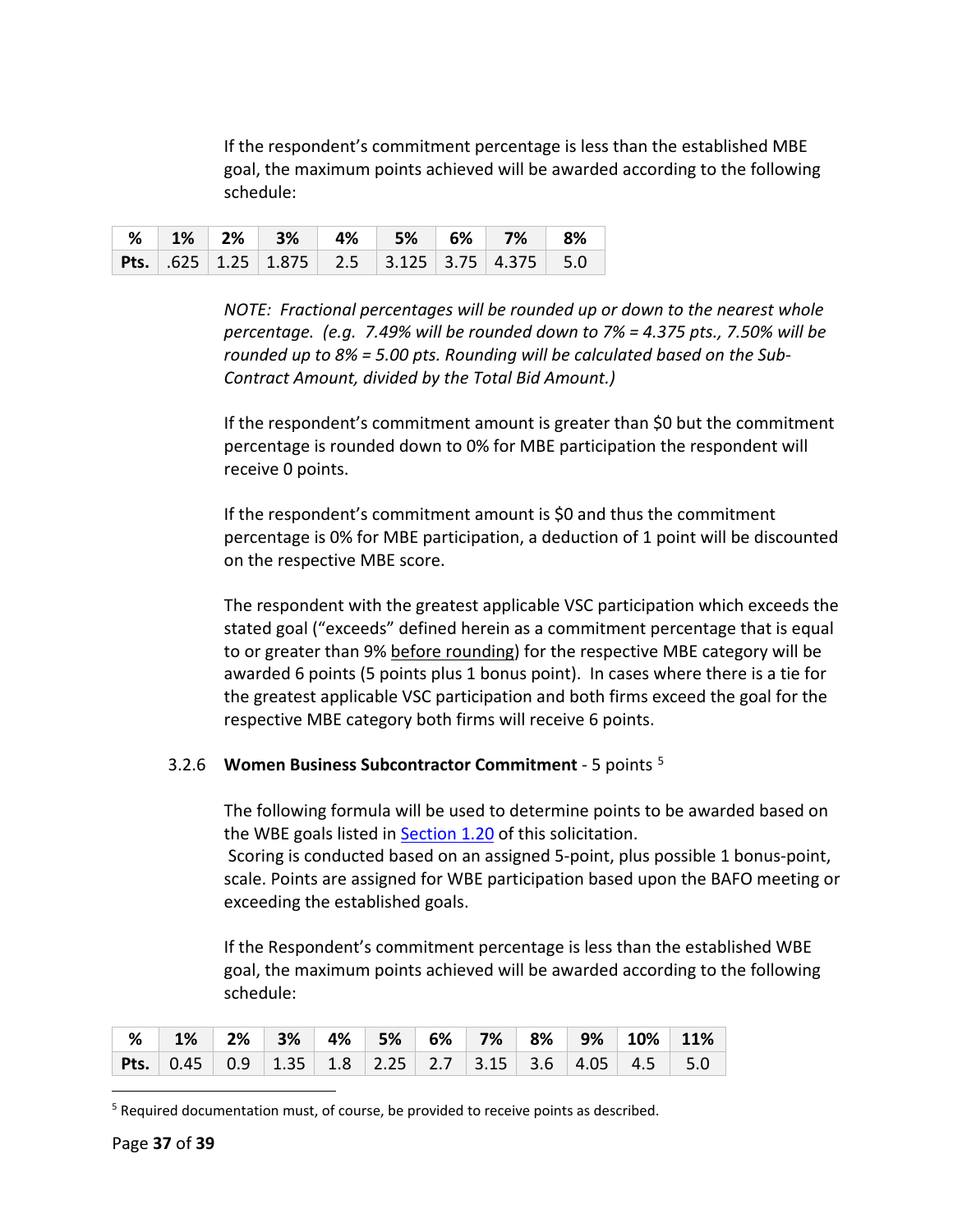*NOTE: Fractional percentages will be rounded up or down to the nearest whole percentage. (e.g. 7.49% will be rounded down to 7% = 3.15 pts., 7.50% will be rounded up to 8% = 3.6 pts. Rounding will be calculated based on the Sub-Contract Amount, divided by the Administrative Bid Amount.)* 

If the Respondent's commitment amount is greater than \$0 but the commitment percentage is rounded down to 0% for WBE participation the Respondent will receive 0 points.

If the Respondent's commitment amount is \$0 and thus the commitment percentage is 0% for WBE participation, a deduction of 1 point will be discounted on the WBE score.

The Respondent with the greatest applicable VSC participation which exceeds the stated goal ("exceeds" defined herein as a commitment percentage that is equal to or greater than 12% before rounding) for the WBE category will be awarded 6 points (5 points plus 1 bonus point). In cases where there is a tie for the greatest applicable VSC participation and both firms exceed the goal for the WBE category both firms will receive 6 points.

#### <span id="page-37-0"></span>3.2.7 **Indiana Veteran Owned Small Business Subcontractor Commitment** - 5 points [6](#page-37-1)

The following formula will be used to determine points to be awarded based on the IVOSB goal listed in **Section 1.20** of this solicitation. Scoring is conducted based on an assigned 5-point, plus possible 1 bonus-point, scale. Points are assigned for IVOSB participation based upon the BAFO meeting or exceeding the established goals.

If the respondent's commitment percentage is less than the established IVOSB goal, the maximum points achieved will be awarded according to the following schedule:

|  | $\frac{1}{2}$ % 0% 0.6% 1.2% 1.8% 2.4% 3% |  |  |
|--|-------------------------------------------|--|--|
|  | <b>Pts.</b> $-1$ 1 2 3                    |  |  |

*NOTE: Fractional points will be awarded based upon a graduated scale between whole points. (e.g., a 0.3% commitment will receive .5 points and a 1.5% commitment will receive 2.5 points)*

If the respondent's commitment percentage is 0% for IVOSB participation, a deduction of 1 point will be assessed.

<span id="page-37-1"></span><sup>&</sup>lt;sup>6</sup> Required documentation must, of course, be provided to receive points as described.